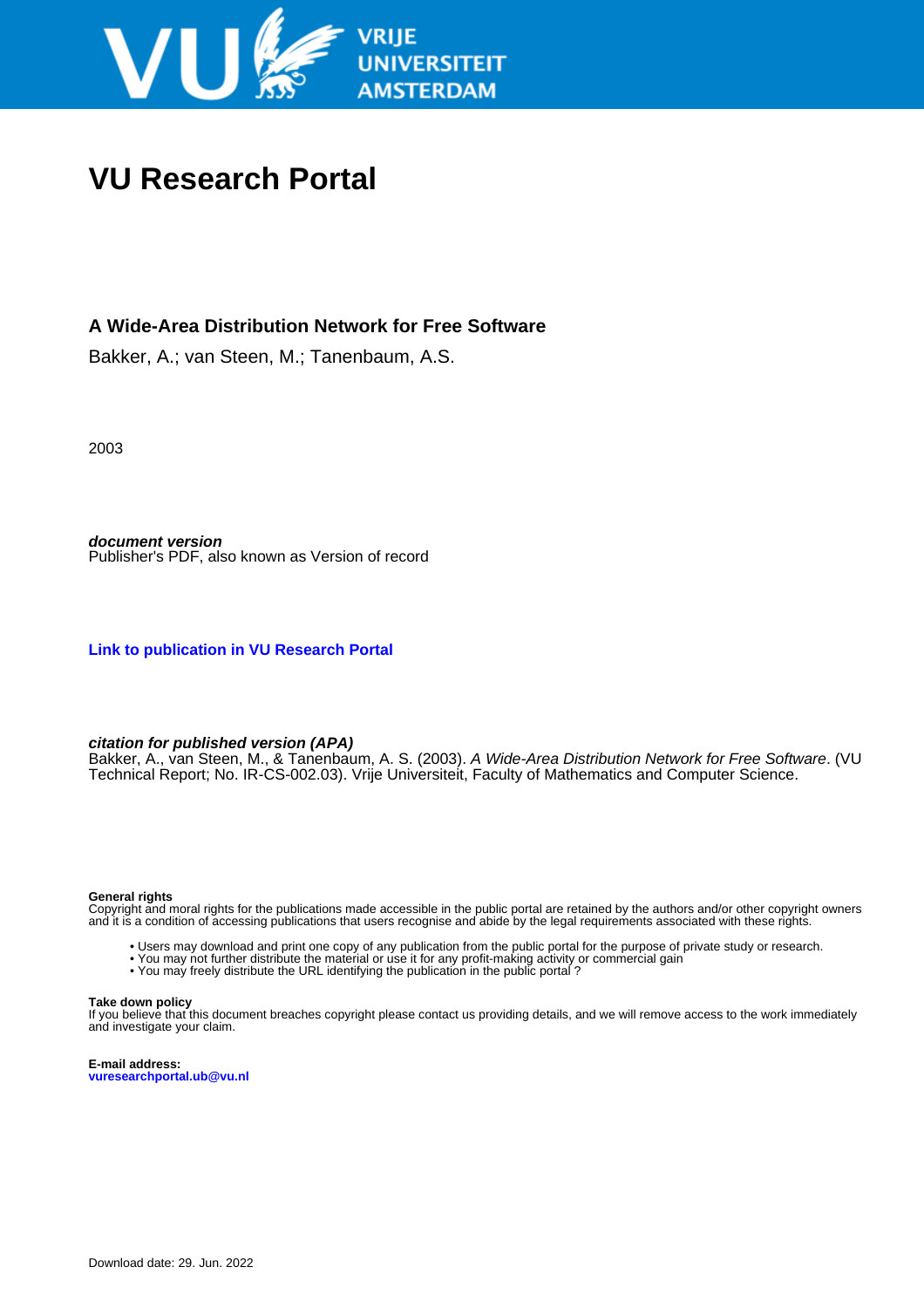## **A Wide-Area Distribution Network for Free Software**

Arno Bakker (contact) Maarten van Steen Andrew S. Tanenbaum **Internal report IR-CS-002, January 2003**

> *Vrije Universiteit Amsterdam Faculty of Sciences Department of Computer Science De Boelelaan 1081a 1081 HV Amsterdam The Netherlands Tel: +31-20-4447762 FAX: +31-20-4447653 E-mail: arno@cs.vu.nl*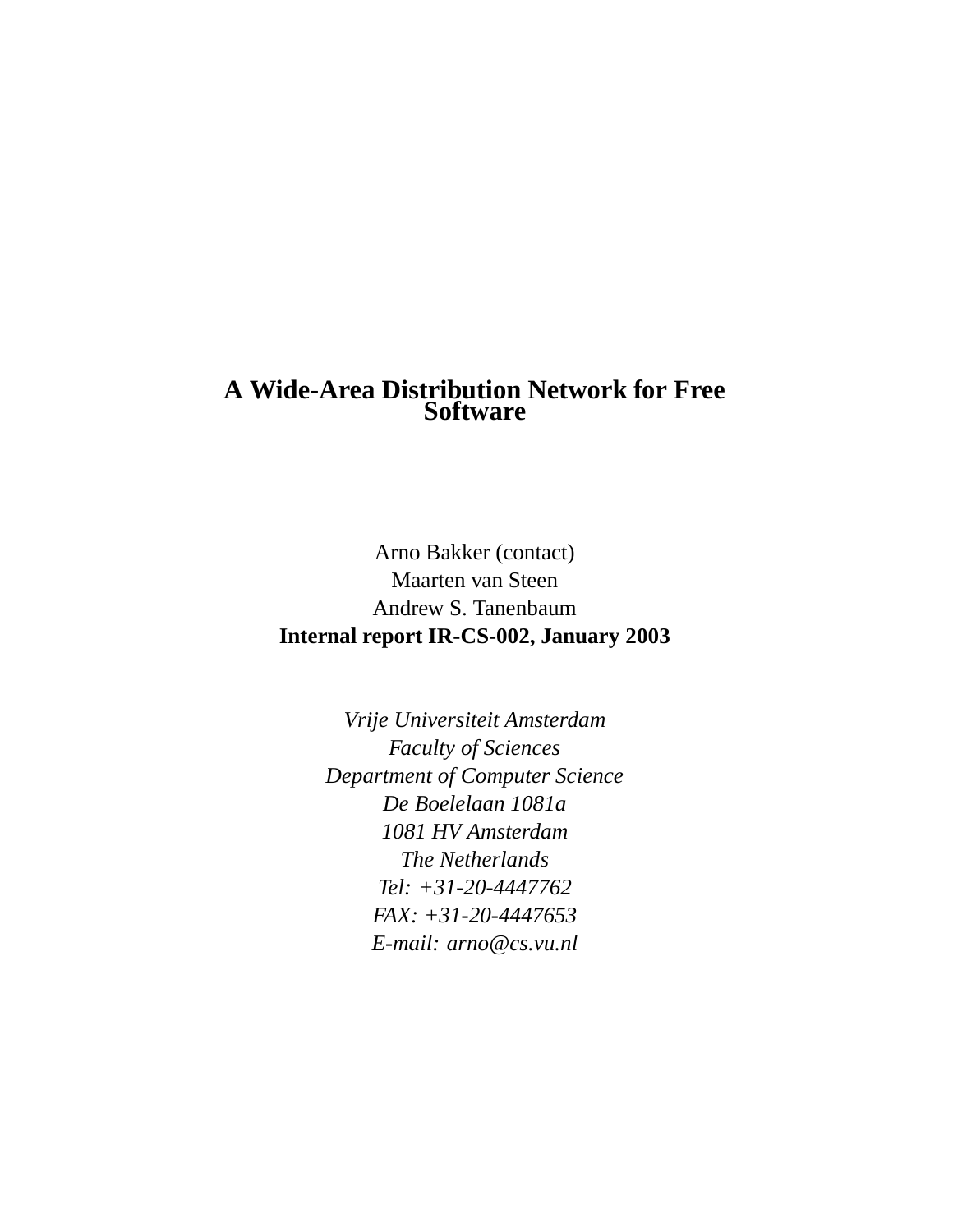# A Wide-Area Distribution Network for Free Software

ARNO BAKKER, MAARTEN VAN STEEN, and ANDREW S. TANENBAUM Vrije Universiteit, Amsterdam

January 30, 2003

#### **Abstract**

The Globe Distribution Network (GDN) is an application for the efficient, worldwide distribution of freely redistributable software packages. Distribution is made efficient by encapsulating the software into special distributed objects which efficiently replicate themselves near to the downloading clients. The Globe Distribution Network takes a novel, optimistic approach to stop the illegal distribution of copyrighted and illicit material via the network. Instead of having moderators check the packages at upload time, illegal content is removed and its uploader's access to the network permanently revoked only when the violation is discovered. Other protective measures defend the GDN against internal and external attacks at its availability. By exploiting the replication of the software and using fault-tolerant server software, the Globe Distribution Network achieves high availability. This article describes the design of the GDN and a number of small experiments with its prototype implementation.

### **1 Introduction**

The scale of distributed applications can classified along three dimensions Neuman (1994). Numerically large applications have many users or many components. Geographically large applications have their users or components distributed over a large geographical area (e.g. worldwide); and an administratively large application entails that many organizations are involved in the application as users or as administrators of its components.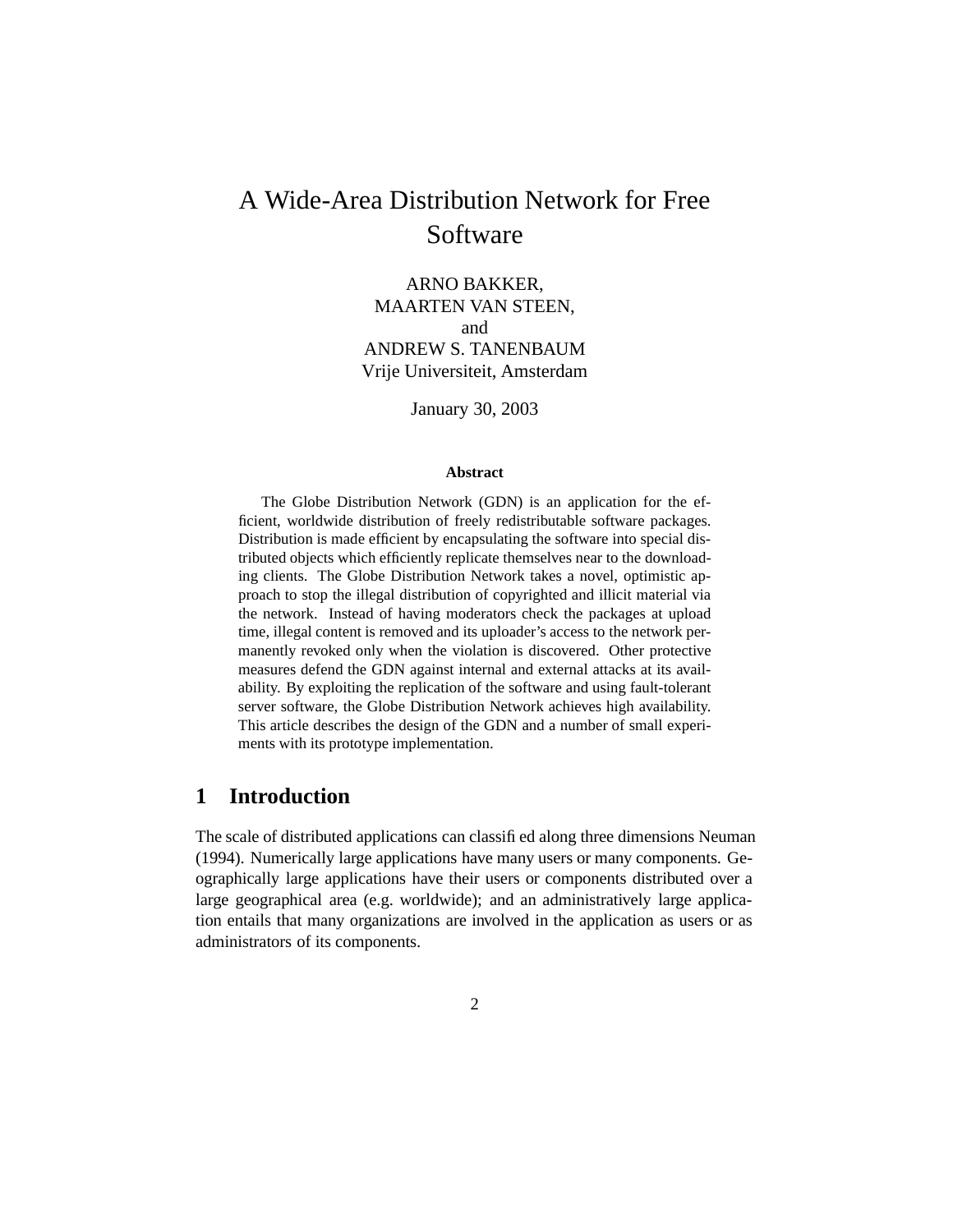Developing an Internet application that is large in any of the three dimensions is difficult. Dealing with millions of users and components introduces many engineering and management issues. It requires the extensive use of techniques such as caching, replication, and distribution of functionality to reduce and distribute the load over the available infrastructure Neuman (1994). These techniques, in turn, introduce technical and managerial problems of their own, such as maintaining consistency of caches and replicas, and how to keep track of a (replicated) component's current location(s). Large geographical distances introduce unavoidable and significant communication delays, whose impact again have to be minimized by caching, replication, and distribution of functionality. Having to deal with many organizations makes it hard to administer and secure the application, in particular, if these organizations operate in different parts of the world. In addition to the problems introduced by the large scale of the applications, a developer also has to deal with machine and network failures, and heterogeneity in hardware and (system) software.

The key to making large-scale application development easier is therefore to provide the developer with the means for dealing with these complex (nonfunctional) aspects and required techniques in a comprehensive manner. Particularly important for a development platform, in addition to comprehensiveness, is flexibility. To build an application with hundreds of millions of users operating on a worldwide scale, it is necessary that the development platform allows the developer to employ the techniques, protocols and policies that are best suited for the application Agha (2002). This implies that the platform should support many different mechanisms and policies and it should also allow new ones to be introduced easily. In short, to accommodate large-scale applications, a platform should allow application-specific optimizations of the middleware itself.

The Globe project is aimed at designing and building such a comprehensive and flexible middleware platform Van Steen et al. (1999). Flexibility is achieved by basing the middleware platform on a new model of distributed objects, called the *distributed shared object model*. A distributed shared object is in control of all aspects of its implementation, including nonfunctional aspects such as replication protocol and security. A distributed shared object can therefore be said to bring its own middleware to the machines it uses, and thus enables a developer to also apply application- or even object-specific solutions in the nonfunctional aspects of the object's implementation.

To validate its design, we have built several applications on top of the Globe middleware. One such application is the *Globe Distribution Network (GDN)*, the design of which is the topic of this article. The Globe Distribution Network is an application for the efficient, worldwide distribution of freely redistributable software packages, such as the GNU C compiler, the Apache Web server, Linux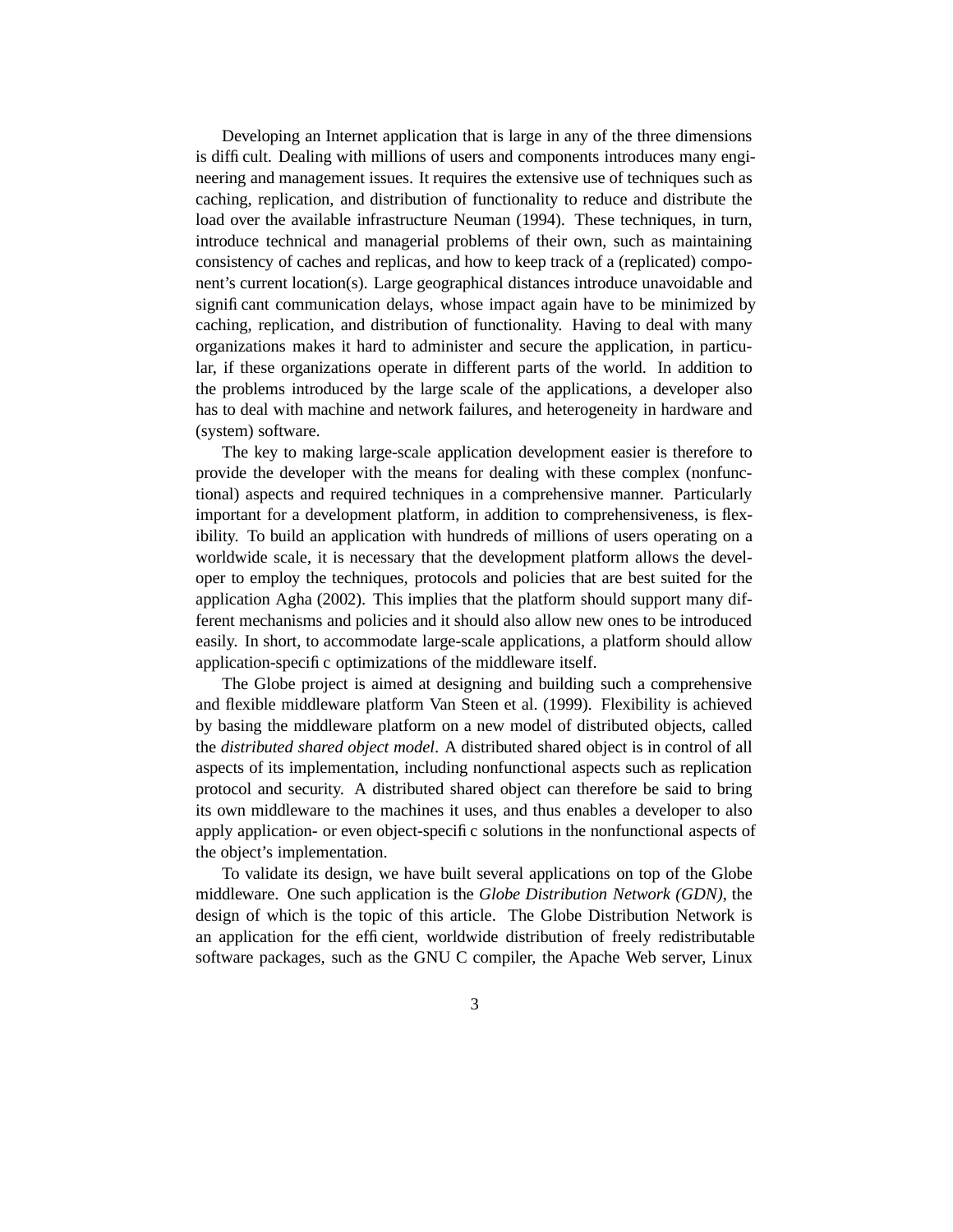distributions and a great deal of shareware Bakker et al. (2000); Bakker (2002). The distribution is made efficient by encapsulating the free software in Globe distributed shared objects that automatically replicate themselves to areas with many downloaders. The use of distributed shared objects to replicate software not only makes its distribution efficient, it also allows us to remedy some of the problems of FTP- and HTTP-based software distribution. In particular, distributed shared objects allow transparent fail-over to other replicas and can guarantee strong replica consistency, unlike many pull-based mirroring solutions.

In addition to efficiency and fault tolerance, the design of the Globe Distribution Network pays particular attention to the security aspects of software distribution. One of the most pressing legal problems concerning the Internet today is the illegal distribution of copyrighted works, such as digitized audio and video, and illicit content, such as child pornography. As the GDN is aimed at legitimate largescale file sharing and is intended to be open to many free-software publishers, it takes measures to prevent illegal distribution. Our approach to inhibiting this type of abuse is novel and necessarily optimistic (in the sense of optimistic concurrency control). Rather than preventing illegal distribution of content by moderation beforehand, we make content traceable to its publisher, and remove content and block its publisher only afterwards, when the publication has proven illegal. This optimistic approach is necessary to keep the amount of work for the volunteers operating the nonprofit Globe Distribution Network low. Other security aspects that are taken into account in the design of the GDN are authenticity and integrity of the software being distributed, and denial-of-service attacks by external and internal attackers.

The remainder of this article is structured as follows. Section 2 describes the architecture of the Globe Distribution Network, and how it uses distributed shared objects to make software distribution efficient. Section 3 presents our approach to preventing illegal distribution. In Section 4 we describe how the authenticity and integrity of the free software being distributed is ensured. Section 5 describes how we guarantee the availability of the GDN despite attacks by insiders and outsiders. The fault tolerance measures of the GDN are presented in Section 6, and Section 7 briefly looks at the performance of the GDN. We conclude in Section 8.

### **2 Architecture**

The architecture of the Globe Distribution Network is shown in Figure 1. The GDN consists of a large number of distributed shared objects (DSOs) encapsulating the software being distributed. The distributed shared objects are replicated over a collection of *object servers* located throughout the Internet. An object server is a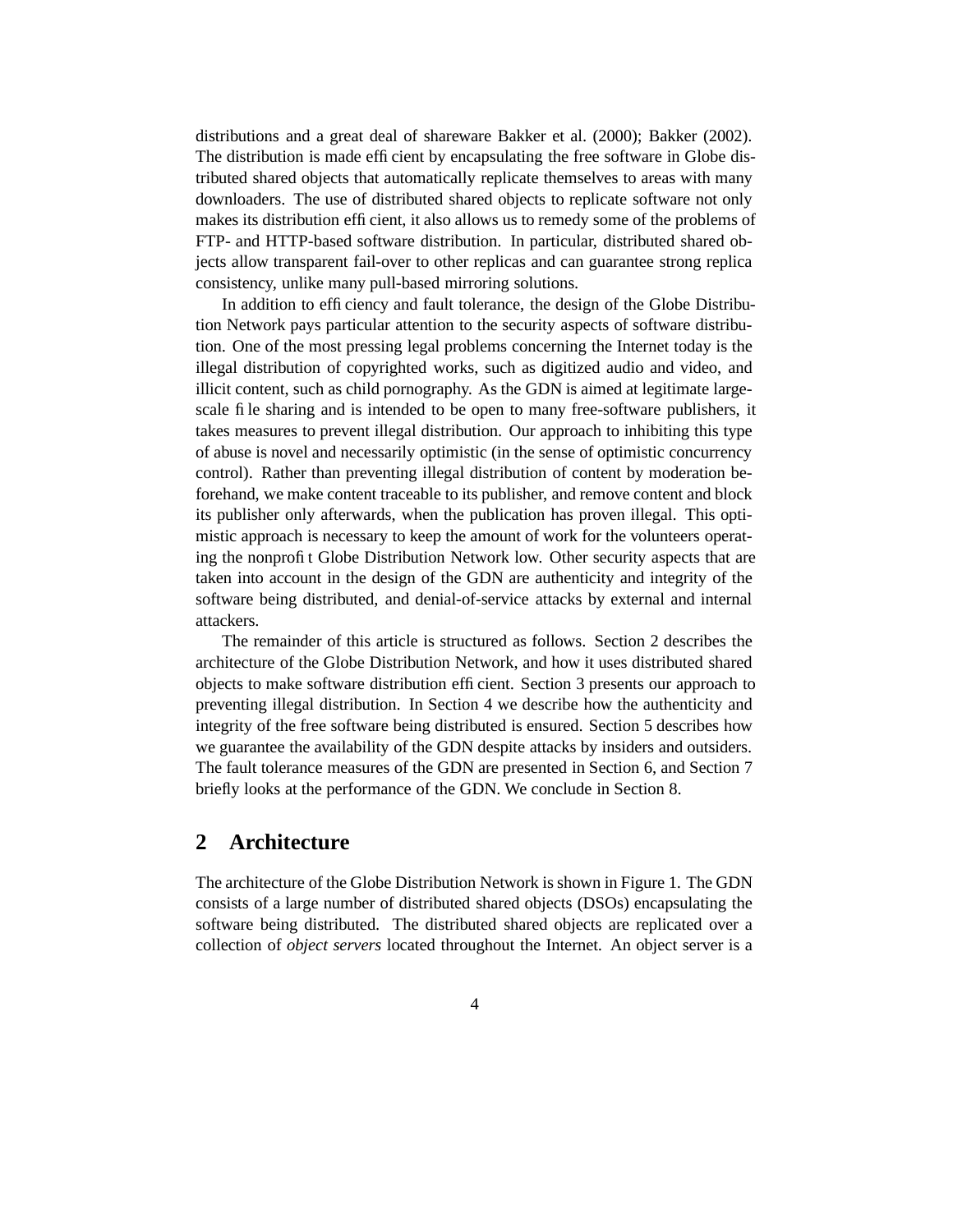

Figure 1: The architecture of the Globe Distribution Network. A circle represents a replica of a distributed shared object; a rectangle represents a machine; a diamond represents a service, implemented by one or more machines; a dashed rounded box represents a collection.

user-level server process that is capable of hosting replicas of distributed shared objects. The clients, distributed shared objects and object servers are supported by a number of middleware services.

#### **2.1 Downloading Software**

In this architecture a download proceeds as follows. To download software from a distributed shared object, the client first asks the *Globe Name Service (GNS)* to resolve the symbolic name of the object to the object's *object handle*, which is the object's permanent, location-independent (but binary) identifier. Second, the client resolves the object handle of the object to the *contact address* of the nearest convenient replica of the object. The contact address contains the network address of the replica and information on how to contact it (i.e., which protocols to use in communication). The object handle is resolved to a contact address using the *Globe Location Service (GLS)*. The GLS returns the contact address of the geographically or network-topologically nearest replica, depending on the setup of the GLS. It has been specifically designed to track replicas for billions of objects, and has lookup costs that are proportional to the distance between lookup requester and nearest replica Van Steen et al. (1998); Ballintijn et al. (2001).

In the third step, the contact address of the replica is used to construct a proxy of the object in the client's address space. The code for the proxy and the protocols used is dynamically loaded from a trusted *implementation repository (IR)*. Finally,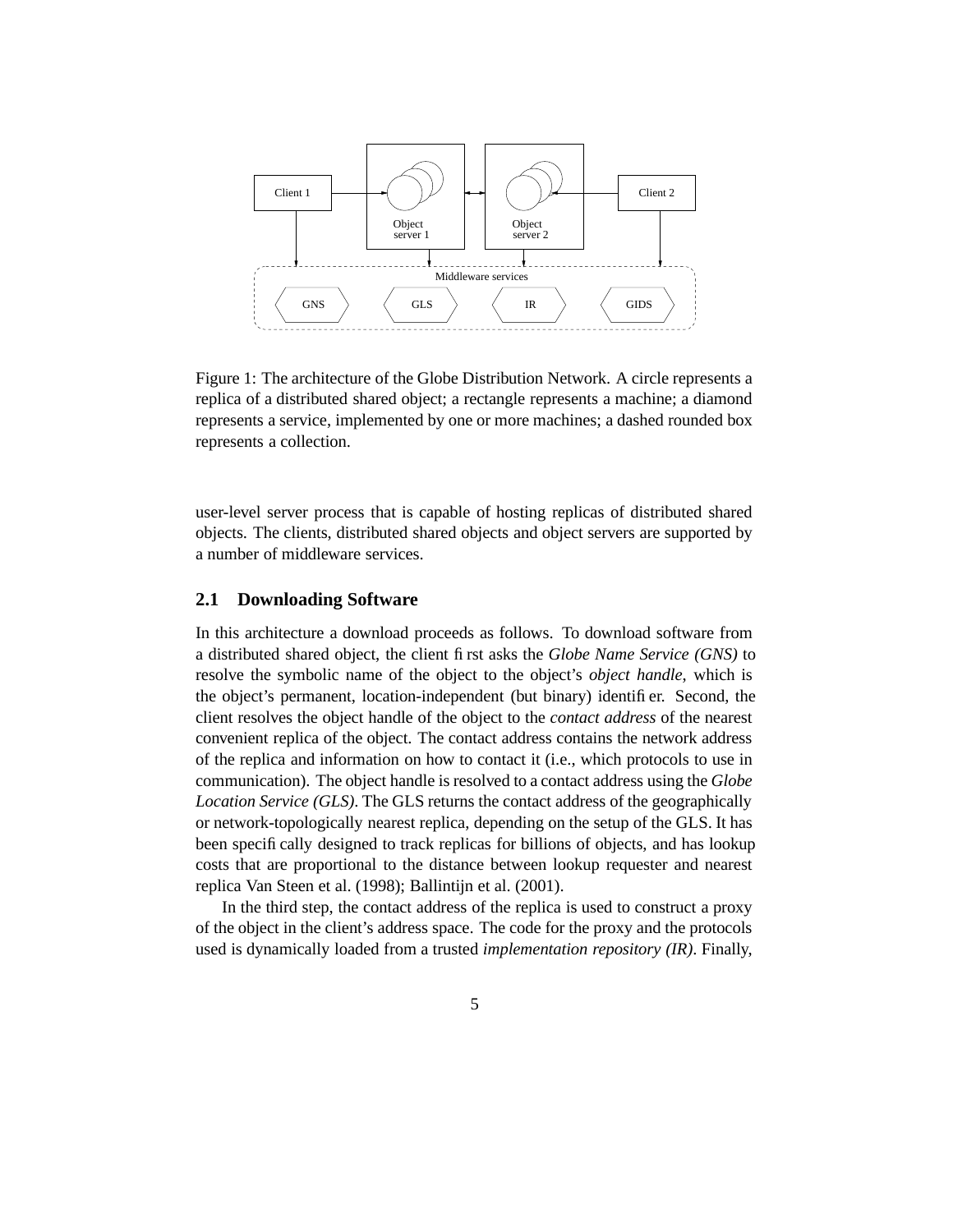the client downloads the software from the object by invoking methods on the proxy which are then shipped to and executed at the nearby replica. This replica reads the software from local storage and returns it to the client.

Software uploads proceed in a similar manner. An uploading client installs a proxy in its address space, and subsequently invokes the object's startFileAdditon, putFileContent and endFileAddition methods to upload the file containing the free software into the object. These state-modifying methods are executed by all replicas of the object, which write the file to local storage.

#### **2.2 The Structure of Distributed Shared Objects**

The proxies and replicas of a distributed shared object are composed of *subobjects*, modules that take care of a particular aspect of the object's implementation. A replica of an object minimally consists of four subobjects, as illustrated in Figure 2. The *replication subobject* (labeled R in the figure) contains the implementation of the replication protocol used by this object. The *communication subobject* (Co in the figure) satisfies the replication subobject's communication needs, for example, by offering reliable group communication primitives. The *semantics subobject*, labeled S in the figure, contains the actual implementation of the object's methods and (logically) holds the state of the object. Finally, the *control subobject* (labeled Ct) manages the interaction between the replication protocol and the object implementation; it bridges the gap between the application-defined interfaces of the semantics subobject and the standardized interface of the replication subobject. More sophisticated proxies and replicas also contain subobjects for handling security and fault-tolerance aspects.

The modular structure enables the application developer to change the subobjects that handle replication or other nonfunctional aspects on a per-object basis. In other words, it allows the developer to select different protocols, techniques and policies for different objects, thus achieving our middleware's goal of being able to select the solutions best-suited for each application. The standardized interfaces of these subobjects furthermore allow us to build a large library of subobjects that are reusable by other applications.

#### **2.3 Efficient Distribution via DSOs**

In the Globe Distribution Network, the distributed shared objects use an intelligent replication protocol that ensures efficient distribution of the free software. We define efficient distribution as distribution that avoids frequent communication over wide-area network links, where bandwidth is assumed to be scarce. To avoid wide-area links, the replication protocol monitors access patterns, and replicates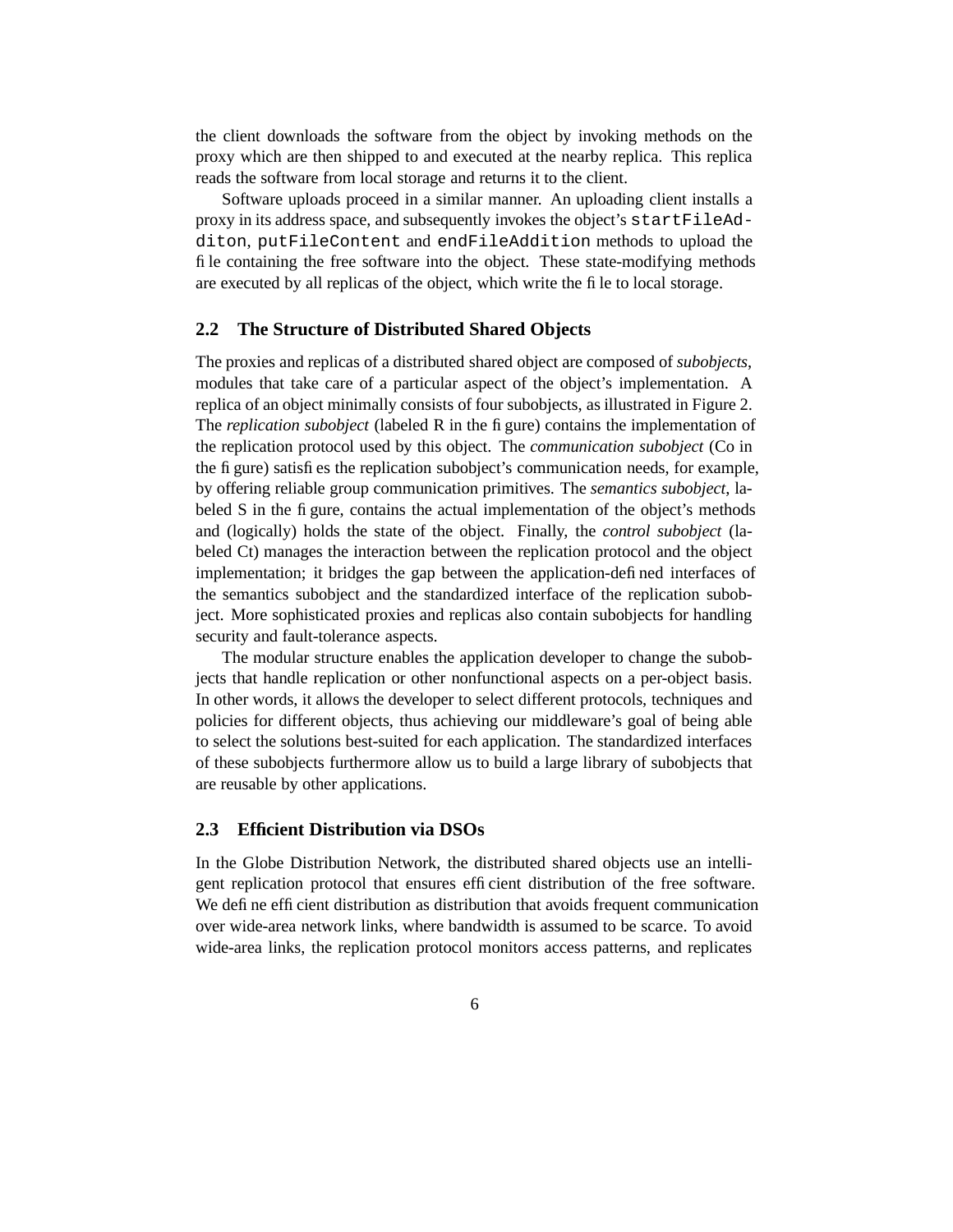

Figure 2: Composition of proxies and replicas. A large circle represents a proxy or replica of a distributed shared object; a small circle represents a subobject; a rectangle represents a machine.

the object in areas with many downloads, thus bringing the software near to the clients.

More specifically, when a client invokes a method on the object the client reports its location to the nearby replica. The replica aggregates the location statistics and periodically determines which regions are generating many requests. If the number of requests per time interval exceeds a certain threshold, the replica autonomously creates a new replica in that region. Replicas not only evaluate their load periodically, they also detect *flash crowds*, that is, sudden sharp increases in the number of accesses which are common on the Internet Nielsen (1995), and create extra replicas in response. To find available object servers to create replicas on, the replicas query the *Globe Infrastructure Directory Service (GIDS)*. This middleware service is used to register the object servers participating in the Globe Distribution Network, and can locate an object server willing to host object replicas in a particular region of the Internet Kuz et al. (2002). Each distributed shared object starts out with a few trusted *core replicas*, which coordinate global operations (such as state updates) in the object.

### **3 Illegal Distribution**

Before describing how the Globe Distribution Network deals with illegal distribution, we first define more precisely what constitutes illegal distribution in the context of free software. Software is generally considered a literary work and hence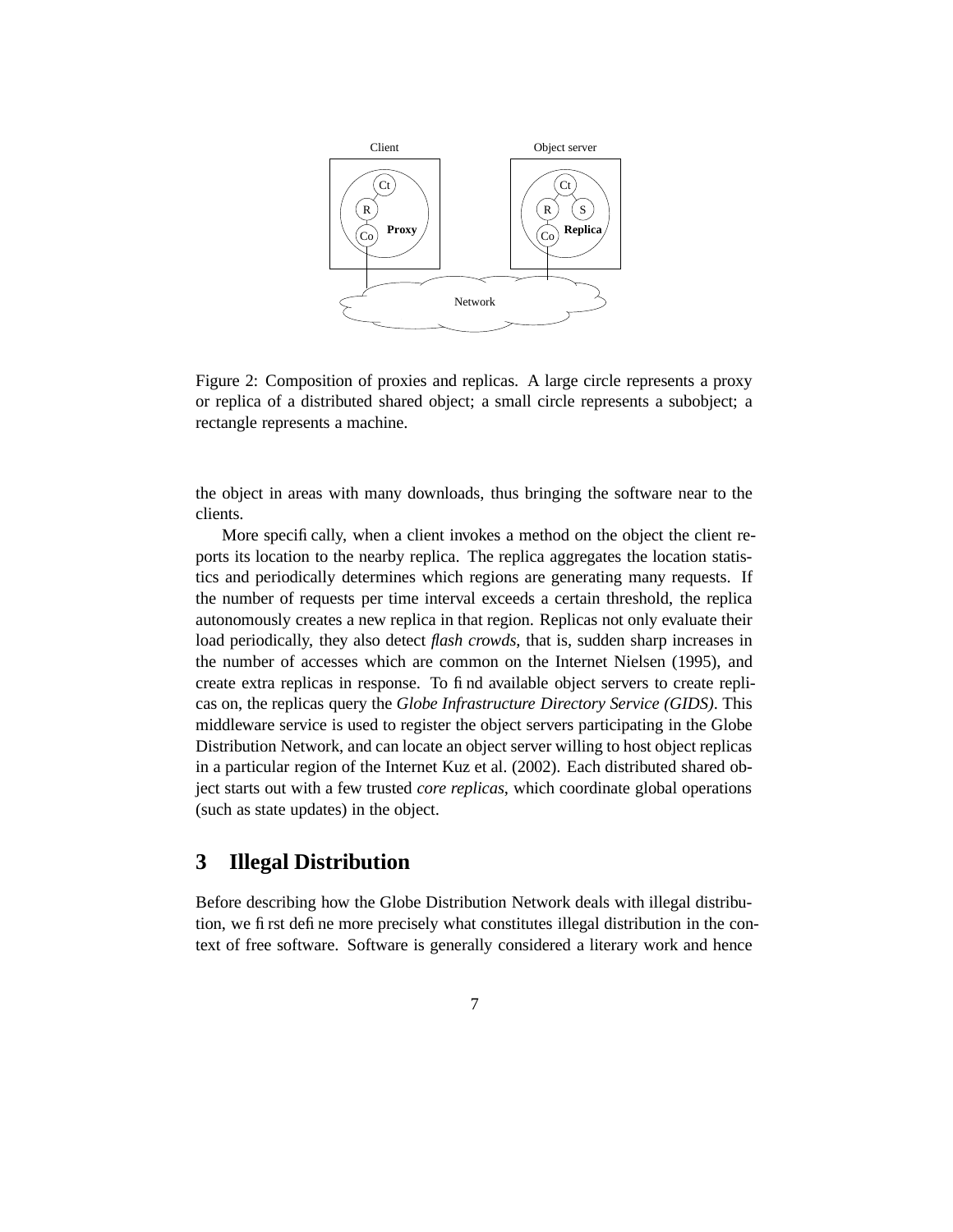protected by copyright World Intellectual Property Organization  $(1996)$ .<sup>1</sup> Allowing free redistribution of software therefore requires the legal consent of the copyright holder, generally the author. For software, standard licenses have emerged under which authors can publish their software and which, amongst other things, permit free distribution. A well-known license is the GNU General Public License (GPL) Free Software Foundation, Inc. (1991)

The above suggests that legal distribution of free software can be defined as the distribution of software that has been made freely redistributable by its copyright holder. This definition is, however, too broad, as not all types of software can be legally owned and distributed. We define *controversial free software* as software that

- 1. Uses patented technology,
- 2. Can be used to circumvent copyright-protection measures,
- 3. Employs strong cryptography, or
- 4. Contains racist or potentially offensive material (e.g. Nazi symbols, nudity).

Whether or not instances of this class of software can be legally owned and distributed differs from country to country. For software with patented technology it depends on the geographical scope of the software patents violated whether or not the software is illicit in a country. The legality of the second type depends on the current copyright laws of the country in question. Software whose sole purpose is the circumvention of copyright protection is illegal in most countries, but for software that has legitimate purposes as well ("dual use software"), different countries have different regulations. A famous example in this category is the DeCSS code, which can be used both for playing Digital Versatile Discs (DVDs) on open-source operating systems and for obtaining the unprotected video material from the disc, thus allowing lossless and unrestricted further copying Simons (2000).

In many countries the use and ownership of software that uses strong cryptography is legal, and distribution is allowed except to certain nation states. Furthermore, the distribution of strong cryptographic software generally does not require the original publisher to follow special procedures. A notable exception is the United States U.S. Department of Commerce (2001). Finally, for software containing controversial material, it also depends on local legislation whether this software can be owned and distributed.

The Globe Distribution Network does not, at present, address per-country differences with respect to which software is illegal. These issues require further

<sup>&</sup>lt;sup>1</sup>For an interesting discussion about whether software should be protected under copyright law, patent law, or free speech legislation, see Burk (2001).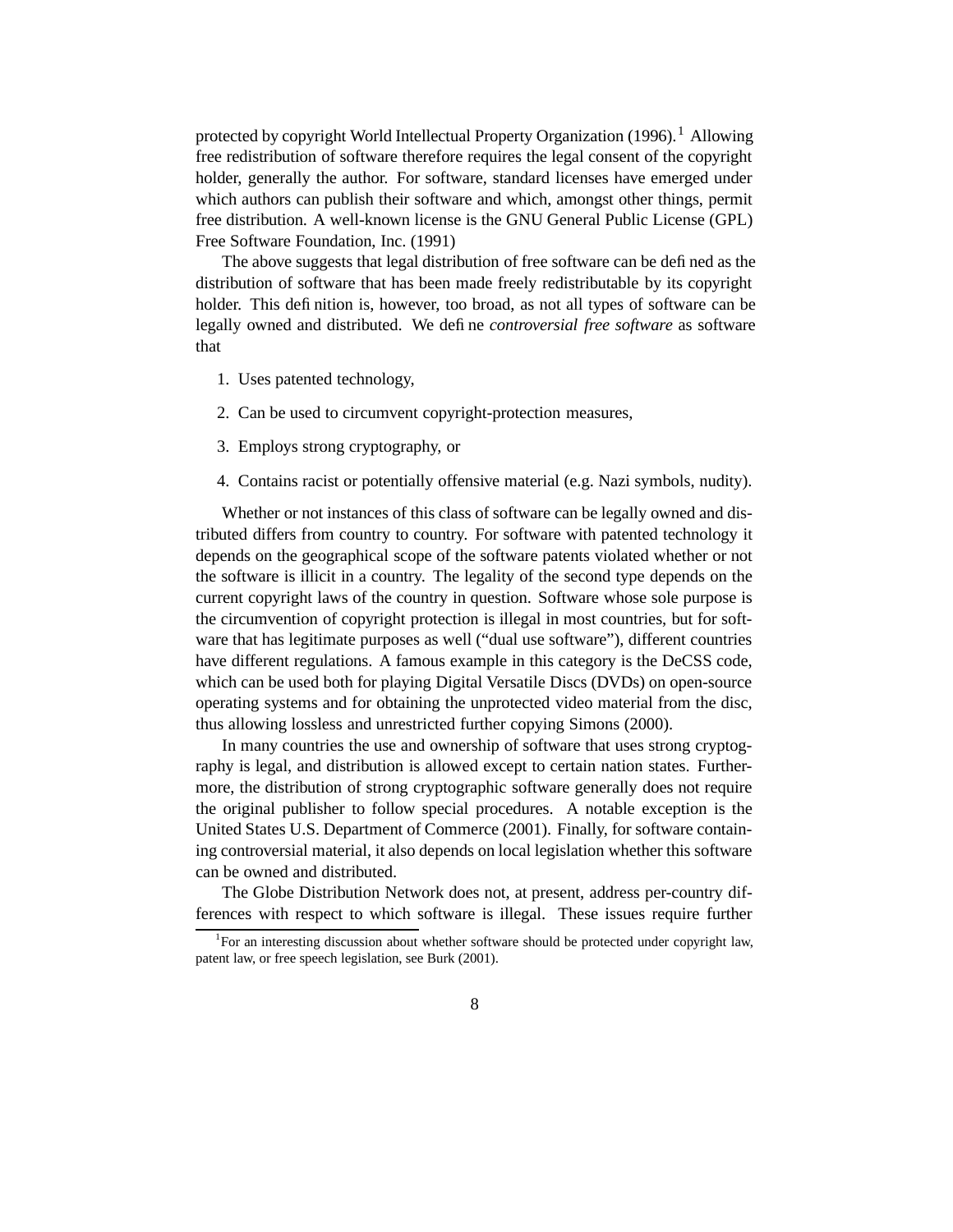investigation. In the meantime, we define our own global policy of what can be distributed via the GDN. Given that the GDN is to be used for the distribution of free software, we consider inappropriate content as anything that is not freely redistributable software or part thereof.

### **3.1 Prevention Schemes**

The Globe Distribution Network is intended to support a large number of software publishers. This design goal has important consequences, as it implies that a powerful distribution channel is made available to many people, some (or many) of whom will attempt to abuse this channel to illegally distribute copyrighted or illicit content. The actions of these abusers can create liabilities for the operators of the distribution network, in particular, for the owners of the object servers storing and serving the GDN's contents. For example, in the United States the owner of a computer himself is liable for copyright infringement when copyrighted content is served from his computer, rather than the person that put it there United States Government (1998). A similar risk exists for pornography and other illicit materials.

These liability risks make it particularly important for the GDN to have adequate measures against illegal distribution, as the GDN is intended to be operated by volunteers. As indicated in the introduction we want the server and network resources to be donated and the management of the application to be performed by volunteers, as in the current FTP-based infrastructure. The problem is that if there is a risk of liability, people and organizations may not volunteer their time and resources towards the GDN. As a result, it may not be possible to find sufficient people and resources to setup a useful worldwide distribution network.

#### **3.1.1 Content Moderation**

The most obvious solution to preventing illegal distribution is to check content before it is uploaded onto the distribution network. We call this solution *content moderation*. In content moderation, one or more people, called *moderators*, manually check all content before it is allowed onto the distribution network. Manual checking is required because a computer cannot tell copyrighted from noncopyrighted content nor illicit from legal content.

We deemed content moderation inappropriate as a preventive measure for the Globe Distribution Network for two reasons. First, finding a group of moderators that are willing to devote their time may be hard. The manual checks are tedious and time consuming, in particular, the checks that require manual inspection of the source code, such as checking whether or not a software package is controversial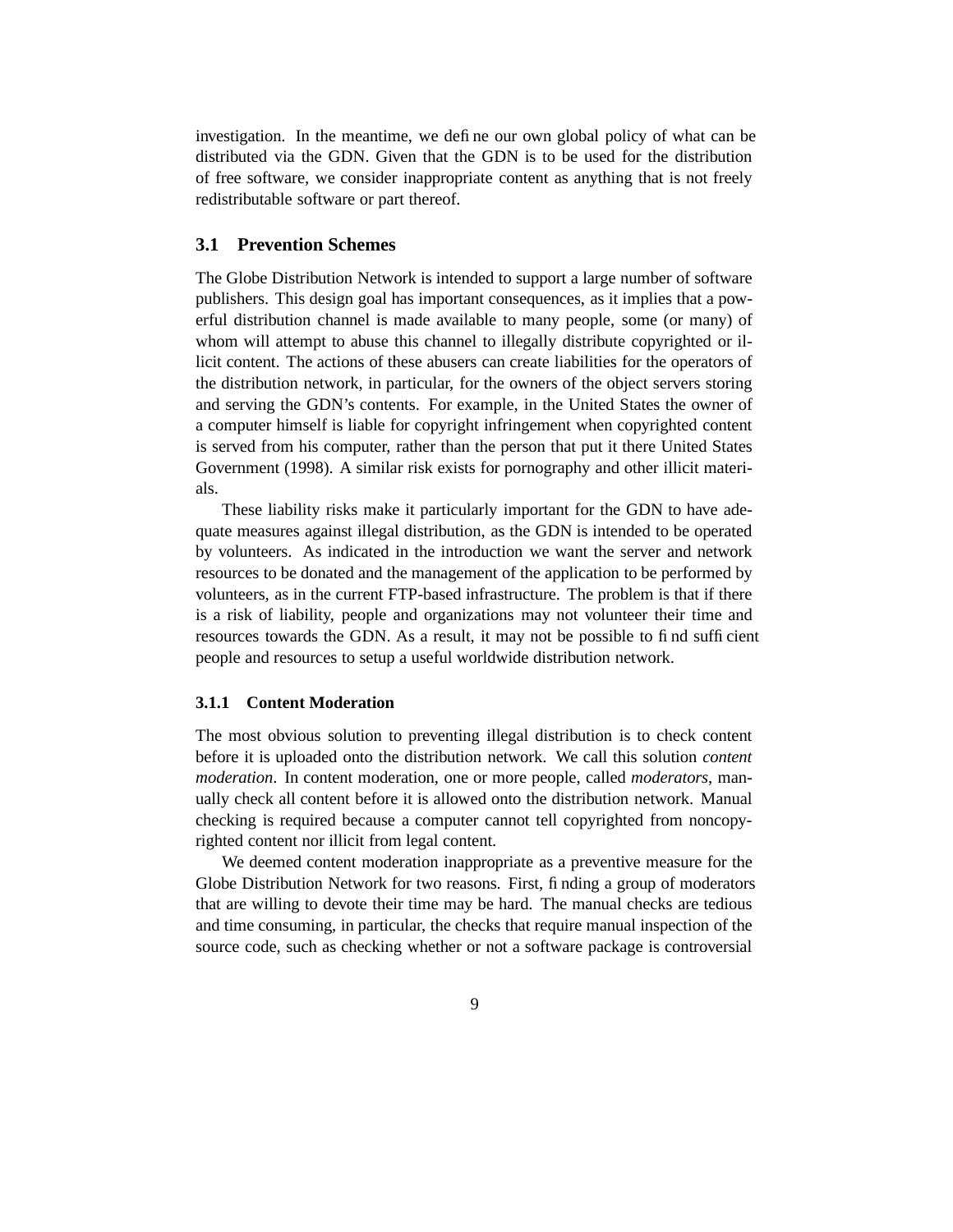software. What makes being a content moderator most unattractive is that, when abuse is low, most of the moderation work is done in vain. As a result, we expect moderators to perceive the moderation work as superfluous, become demotivated, and no longer volunteer their time for moderating the network's content. Also a moderator who accidentally approves illicit content may have some legal liability for this mistake.

Second, content moderation introduces a (potentially long) delay between the initial submission for publication and the actual publication in the distribution network, especially if the moderator has to check many patents, court rulings, etc. We expect that software maintainers wanting to publish via the GDN will find this delay irritating.

#### **3.1.2 Reputation**

The reputation of a software publisher can also be used as a method for preventing illegal distribution. Currently, people who want to setup a mirror of free software often select a collection of software packages or distributions based on the good reputation of the author/publisher and configure their servers to directly mirror the primary publication sites. This method is applied, for example, for the Linux kernel and for well-known distributions such as RedHat and FreeBSD. The disadvantage of the current practice is, however, that each site owner has to monitor the reputation of software publishers to see who deserves to be mirrored. This method can be improved upon by introducing a group of reviewers who maintain a list of trusted publishers. Assuming some form of dynamic replication as in the GDN, site owners would then configure their servers to automatically accept content but only from the publishers on the list.

With this method, gaining access to the network with the intention of abusing it is nearly impossible. To have software published by other sites, a malicious publisher not only has to establish a good reputation, but he has to also create a large user base such that the reviewers start considering the software as a candidate for replication. As establishing a reputation and creating an audience is time consuming and hard, the risk of abuse and thus illegal distribution in this method is low.

The reason we did not adopt this simple approach for the GDN is that it does not give equal access to all publishers. We would like each publisher to be able to immediately benefit from the GDN's resources and facilities when demand for his software grows. This reputation scheme can, however, be selectively employed in the GDN, as explained in Section 3.3.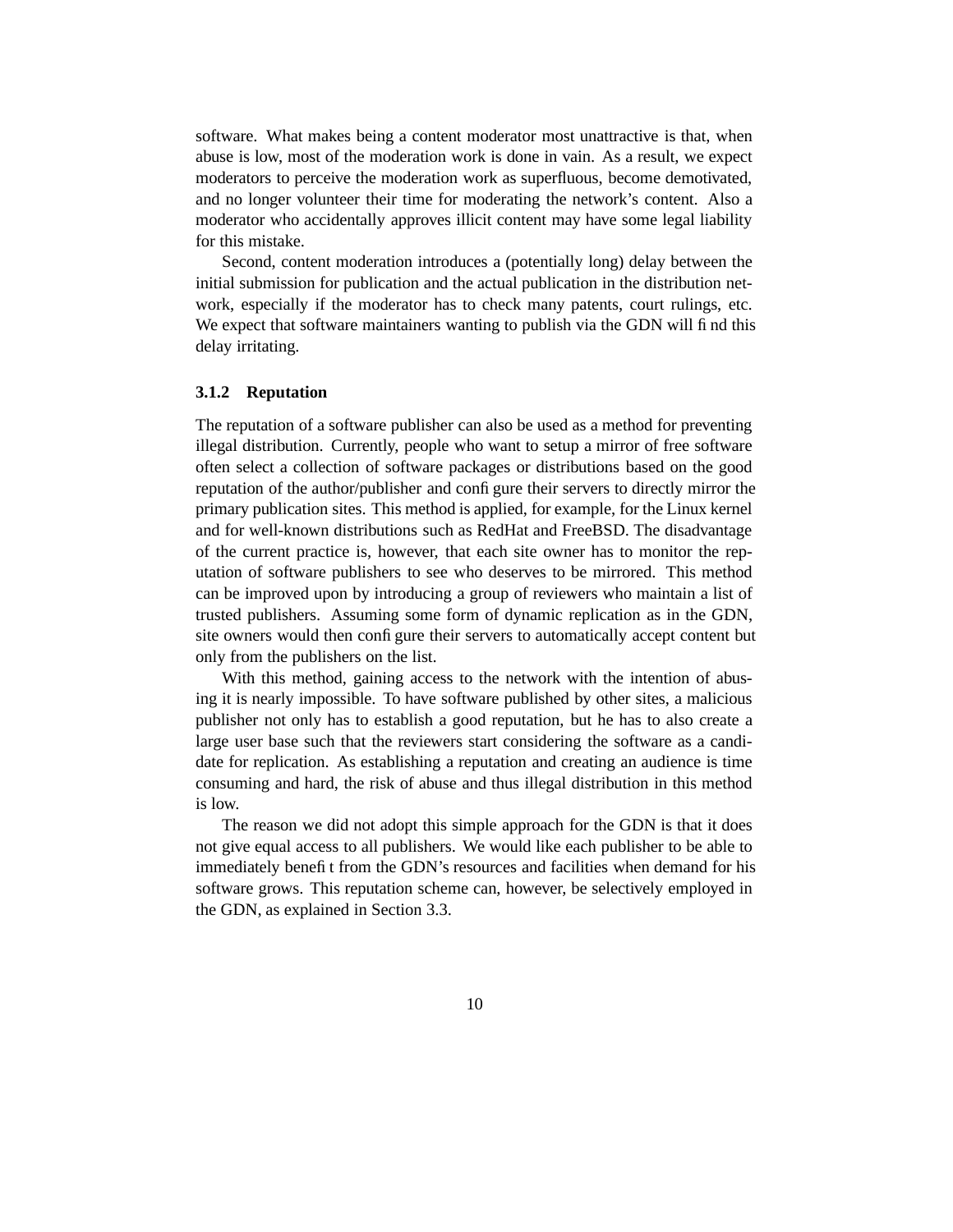#### **3.1.3 Cease-and-desist**

Our solution to preventing illegal distribution in the Globe Distribution Network is called *cease-and-desist* Bakker et al. (2001). In the cease-and-desist scheme, users of the distribution network can freely publish content, but the content a user publishes remains traceable to that user. If content is suspected of having been published illegally, its presence in the distribution network is reported to a group of moderators. This group of moderators checks whether or not the content was published illegally, and if so, blocks the publishing user's access to the distribution network and has his publications removed. In short, the cease-and-desist scheme tries to limit illegal distribution by banning provably malicious users from the distribution network. Intuitively, a distribution network using cease-and-desist becomes similar to a world-writable directory on a UNIX operating system: everybody can place files in the directory but the files always remain traceable to the user that put them there because of the associated ownership information. Users that put illegal content in the directory lose their account.

The cease-and-desist scheme works under three conditions.

- 1. A small amount of illegal distribution must be tolerated.
- 2. Persons banned from the distribution network must not be able to easily regain access.
- 3. The number of reports of illegal content to the moderators must be low when abuse is low.

We discuss these three conditions in turn. As illegal content will be removed from the distribution network only after it has been detected, there will always be a certain amount of illegal content available via the network. We argue that the law will have to accept this situation and allow a certain level of abuse, as there is no possibility to keep out all illegal content, in any scheme. Even content moderation, which the best scheme for limiting the amount of illegal content, cannot filter out all illegal content. The reason is that the detecting illegal content requires manual checks which are error prone and, furthermore, may be defeated by cleverly encoding illicit content into inconspicuous content. A powerful example supporting this latter argument is the so-called "first known illegal prime number", encoding the DeCSS source code Carmody (2002).

The second condition is that it should be impossible or at least difficult for a violator to regain access to the distribution network after he has been blocked. The following method was chosen to satisfy this requirement. Candidate users are required to prove their real-world identity, which is published on a black list when the user is found guilty of illegal distribution. This black list is checked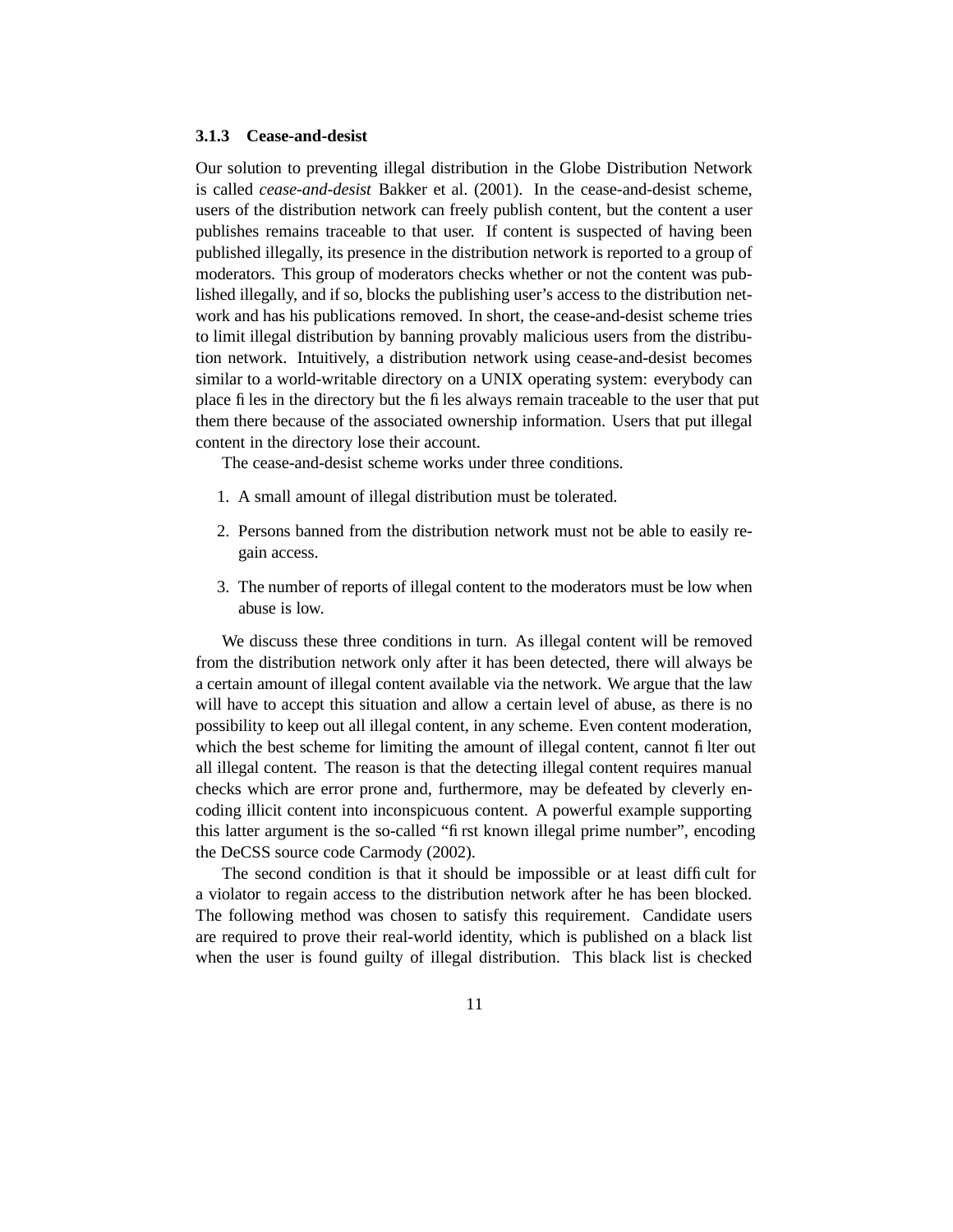at each application for access to the distribution network, thus keeping violators reapplying for access out.

The advantage of the cease-and-desist scheme over content moderation is that the amount of work for moderators can be small when the level of abuse is low. In that situation the work of the moderators is always useful and will not be perceived as superfluous. Cease-and-desist is therefore an optimistic scheme (in the sense of optimistic concurrency control) that is more labor-efficient at low abuse levels, whereas content moderation is pessimistic, and is thus also more effective when abuse is high. The GDN is sufficiently flexible to switch to content moderation when abuse is high, as discussed in Section 3.3.

However, to achieve this labor-efficient situation when abuse is low, there should be few false reports, which is the third condition specified above. The cease-and-desist scheme does not prescribe who should report illegal distribution, as this depends on legislation. In some cases, making moderators aware of copyrighted works in the distribution network is the legal responsibility of the copyright holders. Likewise, it could be the legal responsibility of law enforcement agencies to report illicit content. In other cases it may be the joint responsibility of the distribution network's users.

In the latter class of cases, false reports could be submitted by malicious people trying to undermine the prevention scheme. Their number can be kept at a minimum only if there is a threshold for a user for submitting a report. The most effective threshold is one where the user stands to lose something when the allegation in the report is false. The threshold we chose is to require that allegations are made by a user who will be blocked from the distribution network himself if the allegation proves false (i.e., he will lose his right to publish on the GDN or make allegations).

The cease-and-desist scheme for handling the problem of illegal distribution of copyrighted or illicit content is in line with current legal developments. For example, in the United States legislators have recognized that it is often not feasible to moderate content beforehand. Hence, in the recent changes to copyright law "provider[s] of online services," such as Internet Service Providers can request legal protection from copyright infringements by their users United States Government (1998). If a user publishes other people's copyrighted works on the ISP's servers, the ISP cannot be held liable and is required only to remove the copyrighted content once they have been notified by the copyright holders. France has similar legislation Oram (2001).

In the next section we explain how cease-and-desist is implemented in the Globe Distribution Network.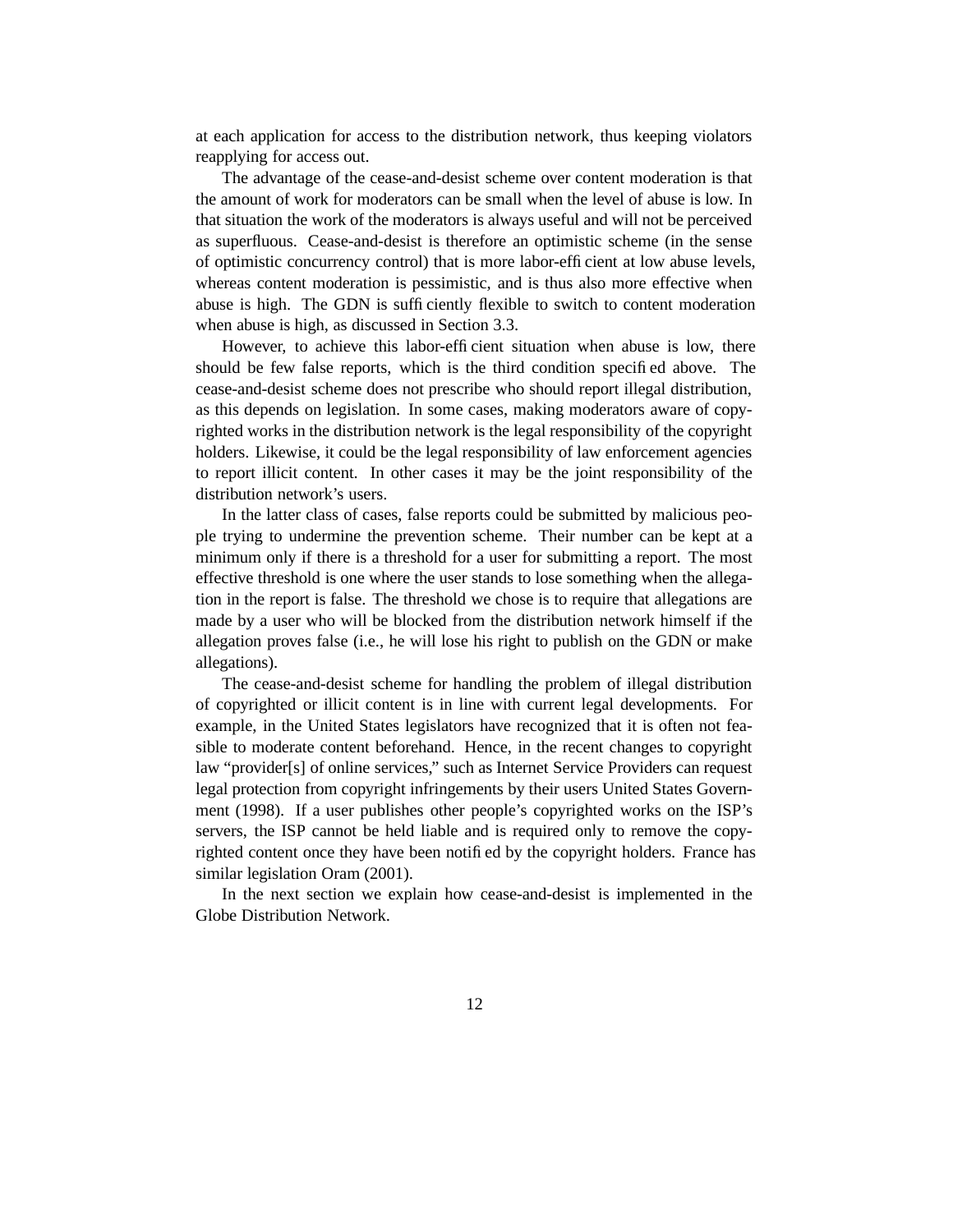#### **3.2 Cease-and-desist in the GDN**

The cornerstone of the cease-and-desist scheme is that the published software remains traceable to its uploader, which we refer to as the *producer* of the software. Content traceability is implemented in the GDN as follows. When a producer wants to start publishing his software through the GDN he has to contact one of the so-called *access-granting organizations*. An access-granting organization, or *AGO* for short, verifies the candidate's identity by checking his passport or other formal means of identification. In addition, the organization checks if this person has not been banned from the GDN by any of the other AGOs by consulting a central black list.

If the candidate is clean, the access-granting organization creates a certificate linking the identity of the candidate to a candidate-supplied public key and digitally signs this certificate. This certificate is called the *trace certificate* and the key pair of which the public key on this certificate is one part is called the *trace key pair*. In addition to creating a trace certificate, the AGO supplies the producer with Globe security credentials that allow him to access the GDN.

An owner of an object server specifies which producers it wants to give access to his object server. In principle, access is granted at AGO-granularity: the server owner specifies which AGOs it trusts to do a proper identity and black-list check, and only producers that have credentials and certificates signed by those AGOs will be allowed to place content on that owner's object server. Owners can also give access to or block individual producers.

#### **3.2.1 Uploading Content**

An upload now proceeds as follows. Assume the producer has created a distributed shared object on one of the object servers that trusts the AGO the producer got his credentials from. Before uploading a file into the GDN, the producer creates a digital signature for this file using the trace key pair. This signature is referred to as the *trace signature*. The trace signature and associated trace certificate are uploaded into the DSO along with the file, by invoking the DSO's upload methods.

When the upload is finished, the DSO verifies the trace signature. If the signature is false, either because the certificate did not contain the right public key, the file did not match the digital signature, or the producer has been banned from the GDN, the object removes the uploaded file from its state. As only those files are allowed that are provided by an active (i.e., nonblocked) producer and that carry a valid signature, all content in the GDN is always traceable.

The whole procedure is summarized in Figure 3. To get access to the GDN a software producer first identifies himself to an AGO and receives a trace certificate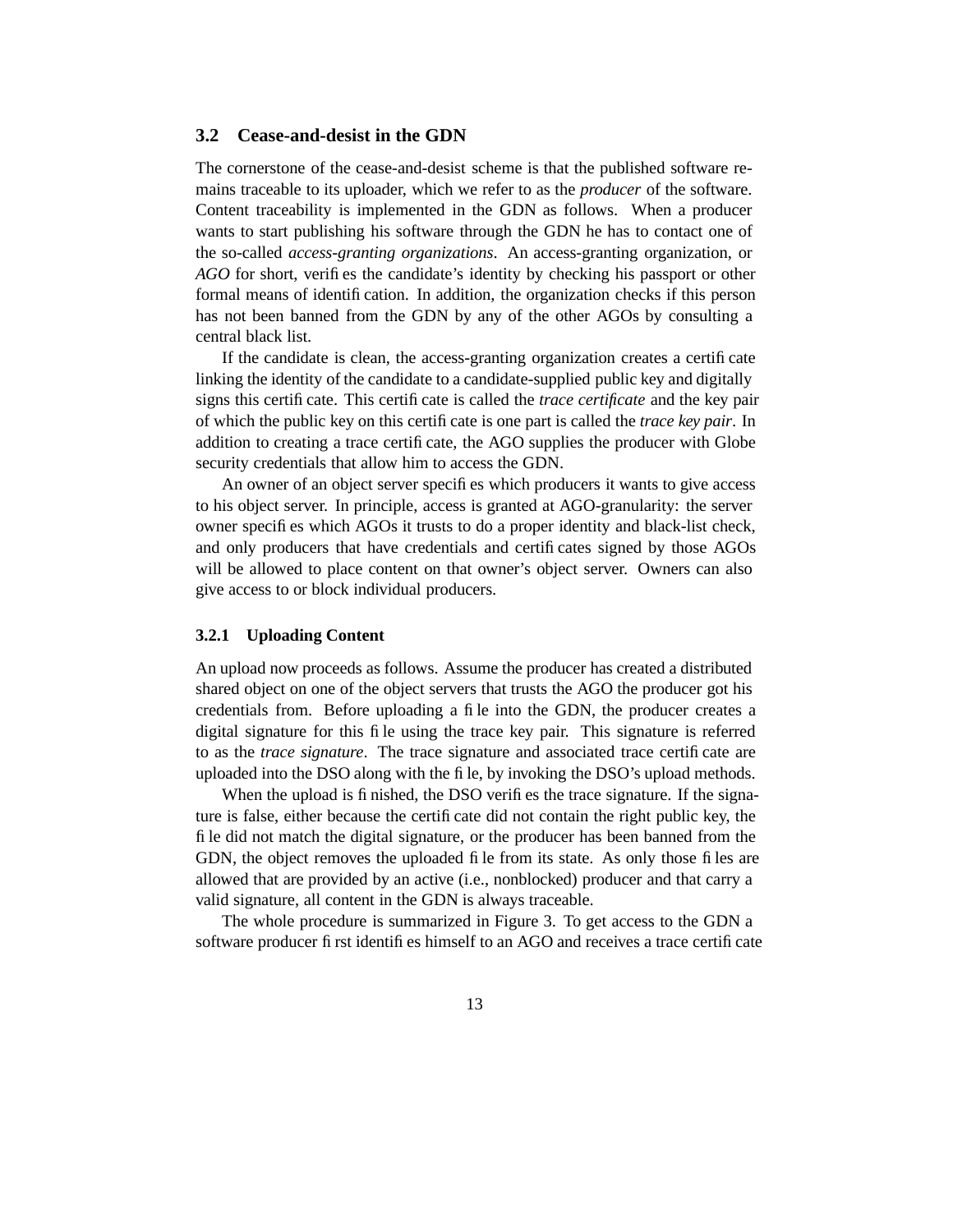

Figure 3: Basic operation of the GDN with traceable content.

and Globe credentials in return (arrow 1 in Figure 3). Second, the producer requests an object server, using his Globe credentials, to create a DSO (arrow 2). Third, the producer creates a digital signature for the file to be published and uploads it along with the file and the trace certificate into the DSO (arrow 3). Finally, a user downloads the file, trace certificate and trace signature from the DSO and subsequently verifies that they match (arrow 4) as we explain in Section 4.

#### **3.2.2 Blocking Illegal Publishers**

To ban a producer from the GDN when someone finds illicit content that is traceable to him, the following procedure is executed. When a regular user finds illicit content in the GDN he contacts a GDN producer who will make the accusation on his behalf. The accusing producer notifies all object-server owners and the accessgranting organization that gave the suspected producer access of the publication of illicit content by the suspect. The access-granting organization, in addition, receives a copy of the signed illicit content, and verifies that this content is indeed inappropriate and is digitally signed by the violator. If this is the case, the producer's credentials are revoked and the violator is placed on the central black list shared by all AGOs. In effect the violator is thus banned from the GDN. On the other hand, the accusing producer is banned himself if the accusation he makes proves false.

The actions taken by the object-server owners upon notification depend on their *content-removal policy*. They may destroy their replicas of all objects that contain content signed by the violator, or delete the replicas of only the objects mentioned in the allegation. They may do so immediately upon notification by the accusing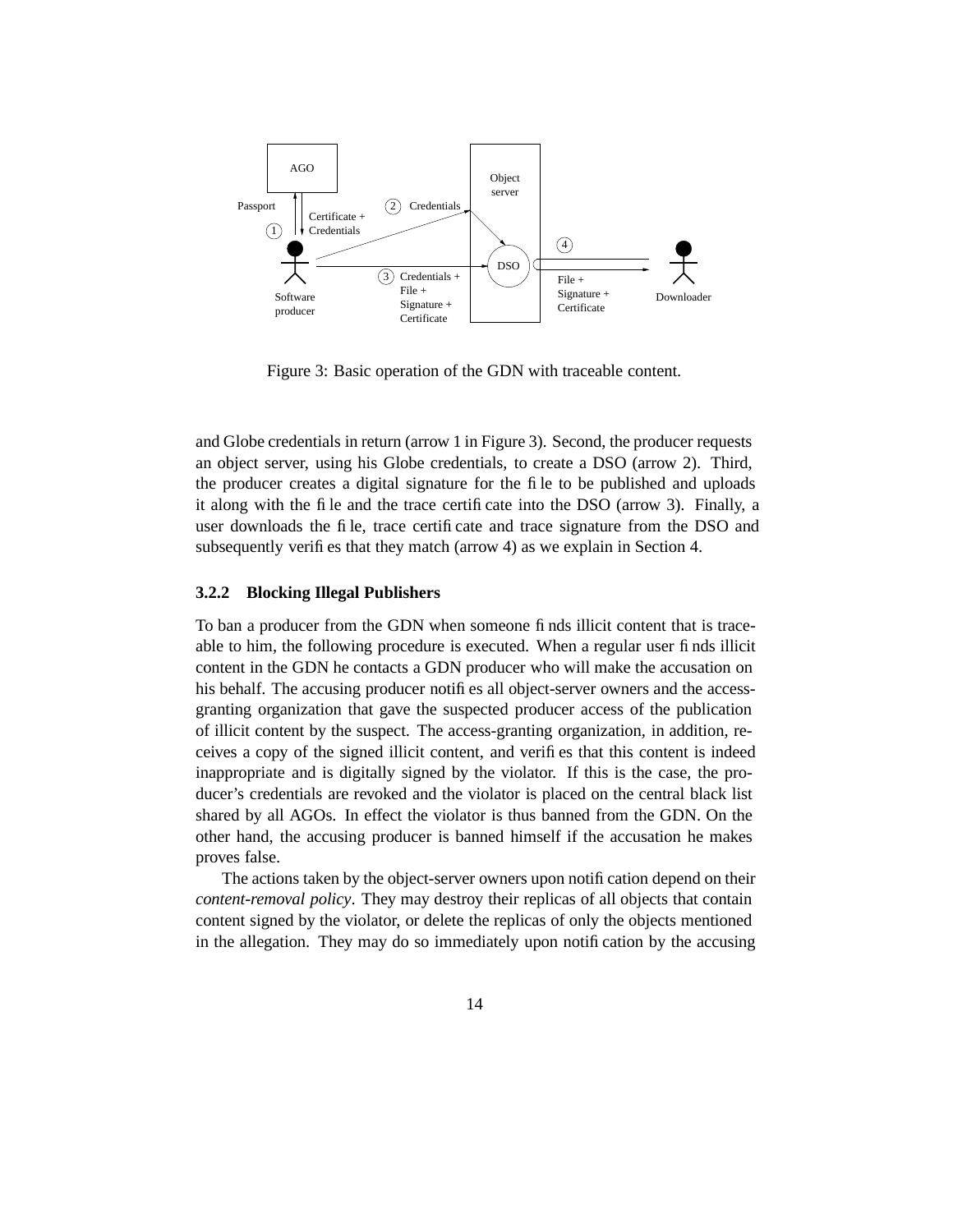producer, or only after the allegation has been verified by the AGO. Object-server owners can also decide not to remove the content but instead temporarily block accused producers from their server.

Which policy object-server owners will adopt depends on the requirements imposed by the law, the level of abuse in the GDN and whether or not people report the abuse. In principle, object-server owners are autonomous and can decide for themselves which policy they adopt. However, the GDN may also impose a global policy to guarantee certain systemwide properties with respect to illegal distribution. We currently require object servers to follow a global policy by which all content published by a violator is deleted, but only after verification of the evidence. This policy provides protection against malicious producers trying to remove wellknown software packages from the GDN.

#### **3.3 Discussion**

In Section 3.1.3 we identified three conditions that should be met to successfully use the cease-and-desist scheme. The second condition is to make sure that people who have been previously banned from the distribution network cannot regain access. In the GDN this problem is solved by requiring candidate producers to formally prove their real-world identity. This identity is revealed on a (public) central black list shared by all access-granting organizations for the GDN if the producer is found guilty of violating GDN's policy with respect to content.

Formal means of identification are necessary as they cannot be easily faked. It is assumed that the candidate presents his passport or other identification means to a local representative of the access-granting organization, or sends a copy of the document to the AGO, certified by a mutually trusted third party. Public-key certificates from well-known certification authorities may also be acceptable if they were issued only after sufficient identity checks.

Other methods of access control are also possible, for example, requiring the endorsement of a certain number of other GDN producers, or a refundable fee which is lost when the producer violates the rules. Which methods for blocking access are permitted depends on the legal requirements, as some methods make it easier to regain access than others. For example, the law may require publishers of child pornography to be locked out permanently. Our present standpoint is a conservative one, where we try to limit the amount of illicit content in the network as much as possible, and we therefore choose to directly and permanently block violators. This standpoint also means that, at present, we do not allow for fair mistakes, for example, by blocking a violator only after  $n$  violations, as allowing for mistakes would increase the level of illegal content in the network.

To what level a candidate has to prove his identity can differ per access-granting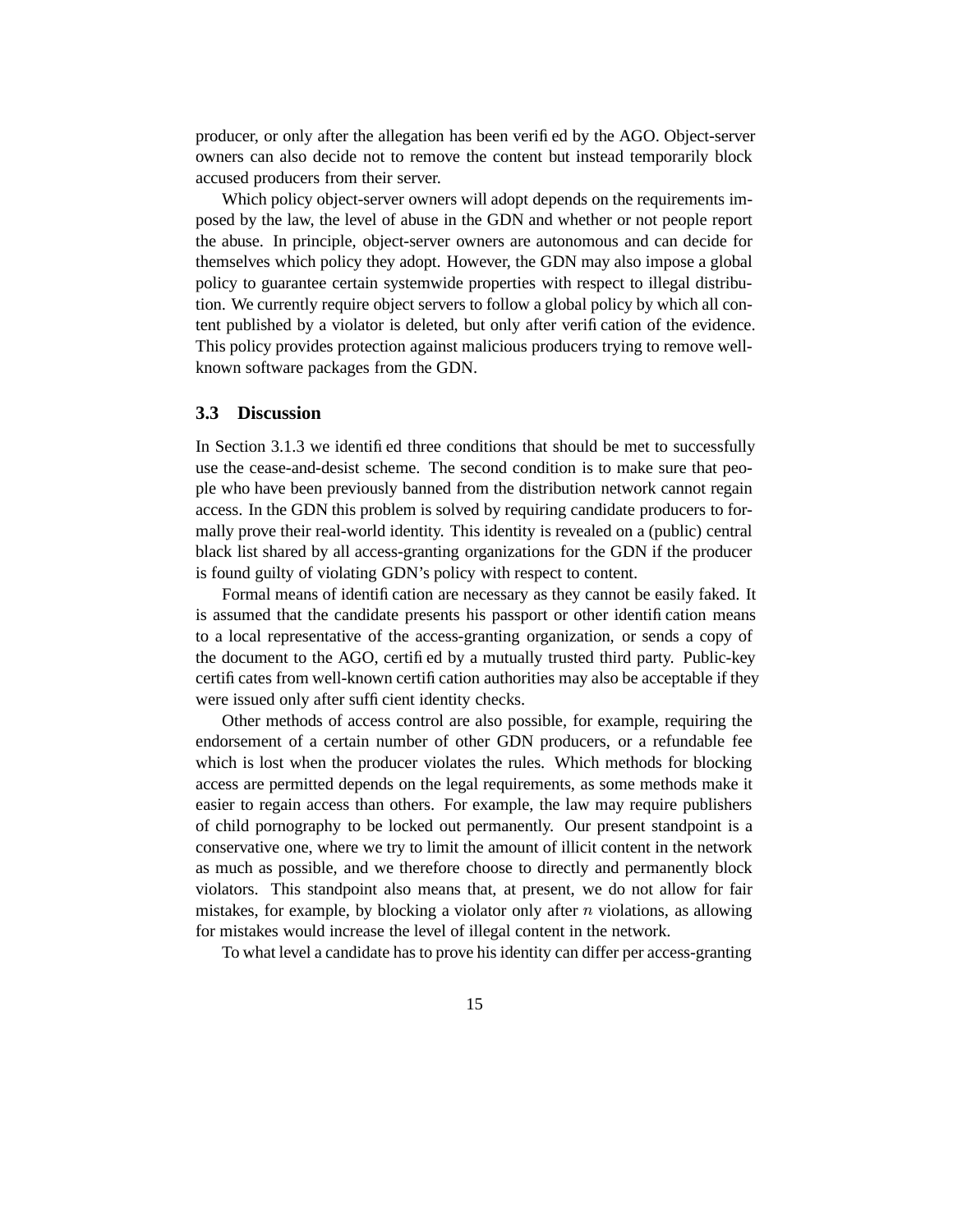organization. The policy specifying the AGO's requirements is called its *accessgranting policy*. For example, a group of object-server owners could setup their own AGO and define their own access-granting policies and thus their own rules about who gets access to their servers. A minimum requirement for an accessgranting policy for an AGO in the GDN is, however, that the AGO is able to reveal a producer's real name when that producer is proven to illegally distribute content.

The relationship between a producer and the AGOs that gave him access should be viewed as a contract. A producer is given access to the GDN in exchange for which he promises not to abuse this right. If he does, it is the other party in the contract, the AGO, that establishes this fact and terminates the contract on this ground. In principle, the contract requires a GDN producer not to violate the GDN's global policy on what content may or may not be allowed. An AGO could, however, also impose additional restrictions on content and revoke only the credential it gave the producer instead of blocking him at all AGOs.

The third condition for cease-and-desist to work is to keep the number of false reports to the moderators low when abuse is low. The moderator task is in this solution carried out by the AGOs. If reports are submitted by regular users rather than copyright holders or law enforcement, this is a nontrivial problem. In our solution, only active (i.e., nonblocked) GDN producers may send in allegations, implying that regular users who are not producers themselves need to make the accusation through another active GDN producer. The reason for imposing this requirement is to create a threshold for users that will keep them from submitting false reports: they or their intermediaries will lose their access if they do. It may, however, not be necessary to block a false accuser the first time round or block him permanently. One could allow for a few mistakes and revoke access just for a period of time, as long as the number of false reports made remains low.

It is in the interest of the accusing producer to make these accusations, as in the long run, not participating in banning malicious producers will result in the collapse of the GDN and deprive the accusing producer of a cheap distribution channel for his own software. In other words, making an accusation, possibly on behalf of other users, is the price producers have to pay for access to the resources of the GDN. One can also imagine people specializing in the role of accuser, that is, producers acting as public prosecutors and explicitly requesting users to report illicit content to them.

Alternative methods for keeping false allegations low are similar to those for keeping violators out of the GDN, for example, a refundable fee which is lost when the accusation is false. Requiring that a group of users or producers make the allegation may not be a good alternative to blocking the false accuser. The effectiveness of the group method depends on the number of malicious persons in the user community. If there are many and they are organized it will be easy for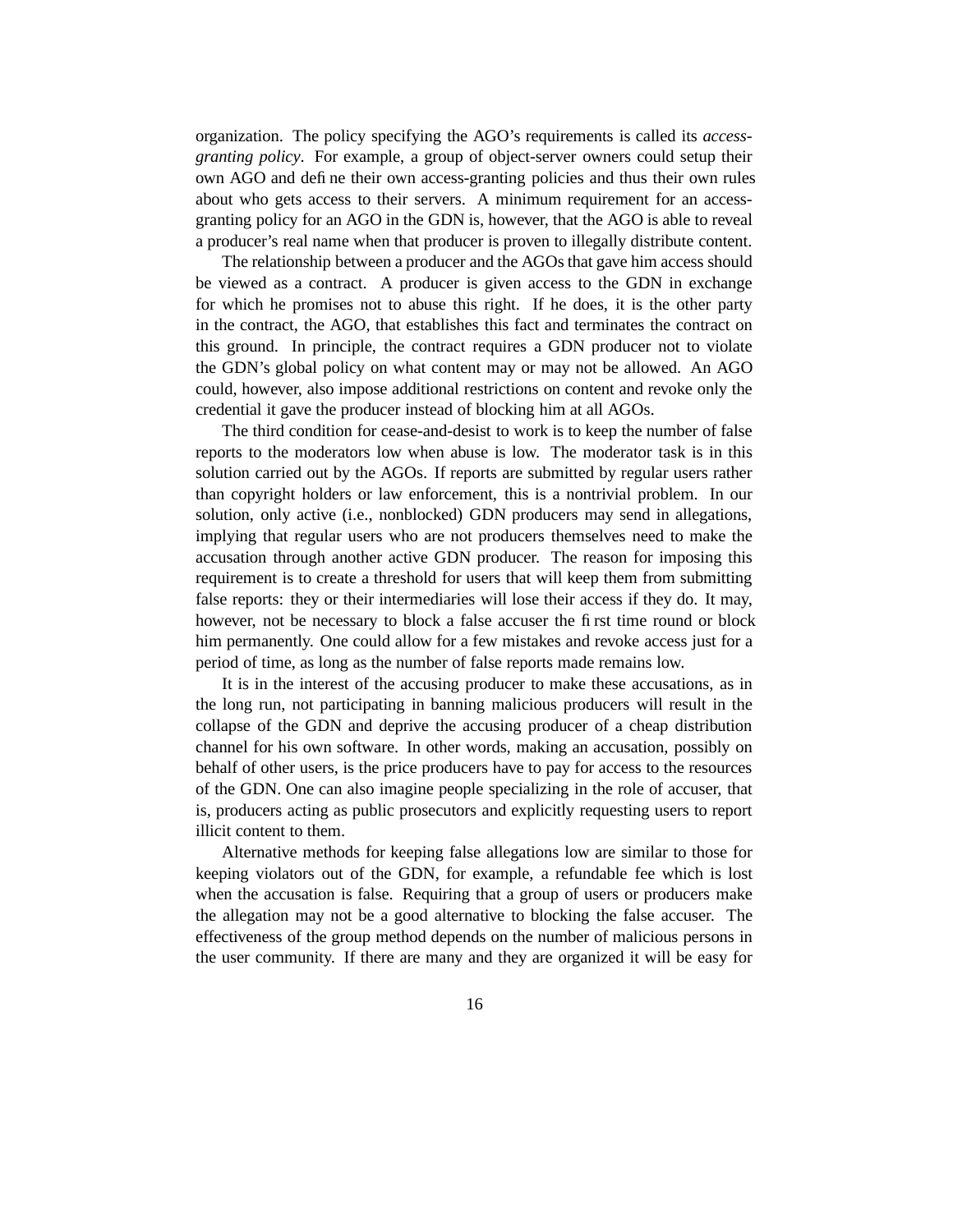them to swamp the AGOs with false reports. This method basically lacks a way to stop malicious users or producers from repeatedly making false allegations.

An interesting topic for future research is to see whether an effective method for limiting false allegations can be devised based on (end-)user reputation via a socalled *reputation system* Lethin (2001); Cornelli et al. (2002). A reputation system (sometimes referred to as a *trust model*) records the reputation of, in this case, a user, as established from previous interactions between user and service or with other users. The service can use the reputation system to assign priority or trust to a user's request. An example of such a reputation system is the one used on the slashdot.org news and discussion Web site Malda (1999). A reputation system for users in the GDN would enable users to make allegations directly.

The correct operation of the GDN's scheme for limiting illegal distribution depends on two factors: (1) the goodwill of the producers and (2) the correct functioning of the access-granting organizations. In theory, the scheme works even if the majority of Internet users want to abuse the GDN for illegal distribution. Eventually, all abusers will have been black listed and only truthful people will have access. However, by the time we have reached this situation no person with truthful intentions will be making object servers available anymore. This scheme therefore practically depends on the goodwill of the producers. Given that their good name is at stake (the black list of abusers is public), we expect that most producers will behave.

The scheme itself provides some protection against misbehaving access-granting organizations. When a truthful access-granting organization mistakenly gives a previously blocked producer access again, an object server ends up serving illicit content. However, as before, this illicit content will be removed and its uploader is blocked when it is detected. When an access-granting organization (purposely or not) does not respond to accusations of abuse by producers it gave access to or (purposely) gives blocked producers access again, the AGO will get a bad reputation. Object-server owners will start refusing any producers the AGO accredited and eventually the AGO will be ousted from the GDN.

Although designed for supporting the cease-and-desist scheme, the GDN's architecture is also able to support other schemes for preventing illegal distribution. Content moderation could be supported by having access-granting organizations act as moderators and requiring users to upload content via their AGO. A reputation-based approach is also supported: an AGO could grant access to users based on their reputation rather than their willingness to show their passport and not appearing on the central black list, as in cease-and-desist.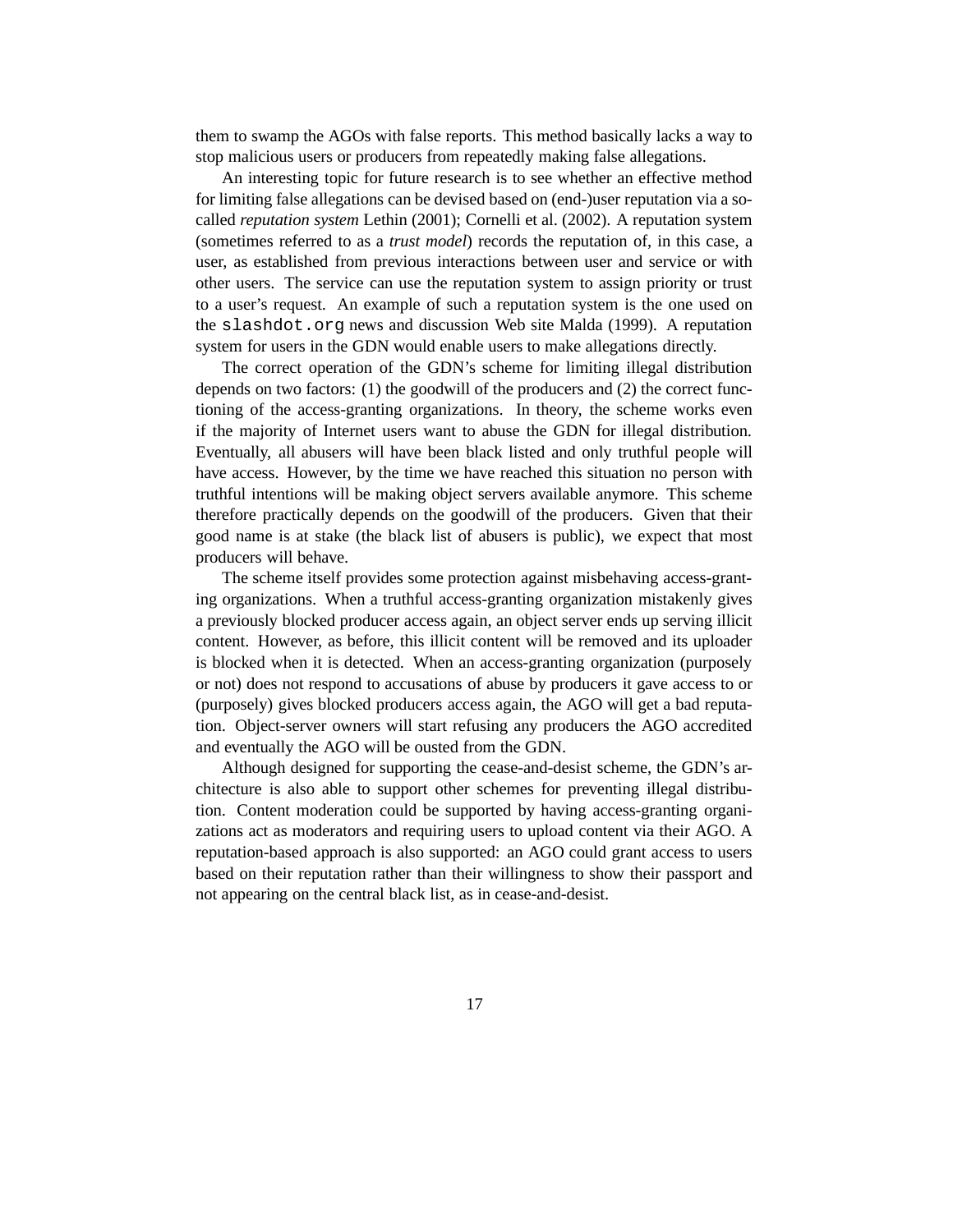### **4 Ensuring Authenticity**

People downloading software from a software distribution network want to be assured of the authenticity and integrity of the software downloaded. In other words, is the package that they just downloaded the real thing or does it contain a malicious Trojan horse?

In the GDN, establishing the authenticity of software is the responsibility of the downloading user. In principle, the GDN guarantees only the integrity of the distributed software via the digital trace signature. It provides no authenticity guarantees other than the verified identity of the uploader as it appears on the trace certificate (which may be a pseudonym), as discussed above. Guarantees concerning the authenticity of software should therefore come from mechanisms outside the GDN. The GDN does, however, provide hooks for such external verification.

Currently, free software distributed via HTTP or FTP is authenticated using public-key cryptography (if at all). Maintainers of software packages digitally sign the files with a private key and publish the associated public key on the well-known Web site of the software package (e.g. www.kernel.org for the Linux kernel). People that download the software obtain the public key from the well-known Web site and use it to check the digital signature, thus establishing the authenticity of the software. We refer to this signature as the *end-to-end signature* to distinguish it from the trace signature introduced in the previous section. This authentication scheme requires that the associated public key is obtained from a trustworthy source that guarantees that the key actually belongs to the maintainer of the package. Note that even though Web sites currently do not meet this requirement they are nonetheless used for this purpose in practice. Furthermore, some of the end-toend-signature schemes used do not protect against the renaming of files. Renamed files pose a risk because a malicious person may change the name of a file containing, for example, an old version of a software package with a known bug or security hole to that of the most recent version of that package.

The GDN supports only the automatic verification of end-to-end signatures. The GDN makes it the responsibility of the downloading user to obtain the proper public key. Concretely, when downloading a file from the GDN the associated end-to-end signature is downloaded along with it. The GDN client software then does the end-to-end authenticity check using a set of public keys supplied by the downloading user. If the set does not contain the required public key, the user is prompted to supply it.

Another result of the GDN's approach to authenticity is that the naming of files and DSOs in the GDN is not regulated. GDN producers are free to name their DSOs and files as they want. Downloaders should therefore not rely on names as an indication of what content they are downloading. They should make sure that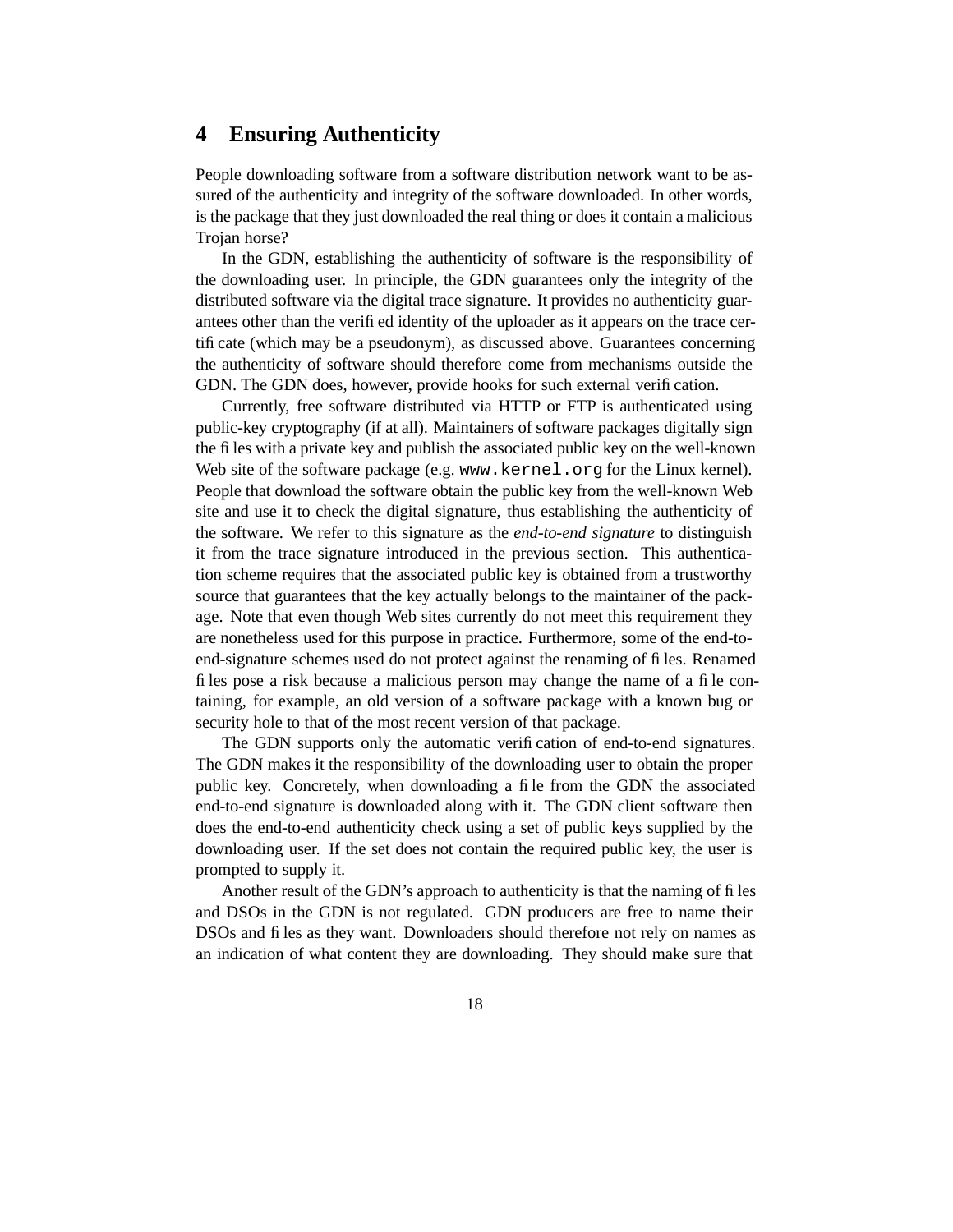they have the real name of the software they are looking for. The Globe Name Service is assumed to reliably translate Globe symbolic object names to the object handle of the object.

The reason for not having the GDN provide strong authenticity guarantees is that we expect users not to trust any statements a distribution network makes about the authenticity of the software they download. We expect users will want to verify themselves that the software they downloaded and which they will be running on their systems is what they expect it to be. Furthermore, it is also difficult for a distribution network such as the GDN to provide strong authenticity guarantees.

Consider the following example. To guarantee that the DSO named "GIMP 1.1.29" actually contains revision 1.1.29 of the GIMP application we would have to establish who is the maintainer of GIMP and make sure that only that person can create a DSO named "GIMP 1.1.29" in the GDN and can upload files into that object. Making sure that only a certain person can use certain names and edit certain objects is relatively easy, but establishing who is the maintainer of a specific package is, in general, rather difficult.

Note that although the use of digital signatures to provide end-to-end authenticity and integrity guarantees cancels the risk of malicious modification of a package after publication, it does not provide guarantees about the good intentions of the original publisher.

### **5 Guaranteeing Availability**

A worldwide distribution network for free software should have around-the-clock availability. In this section we discuss the security measures taken to prevent external and internal attackers from disrupting the network. How the Globe Distribution Network deals with hardware and software faults (the other threat to availability) is discussed in Section 6.

To prevent external attackers from interrupting operation we enforce a rolebased access control model Sandhu et al. (1996). The access-control model identifies principals, defines a number of roles and associated rights and how these roles are assigned. For example, for each distributed shared object there is a role named *replica* that can be assigned to an object server. This role enables an object server to host a replica of the DSO and advertise this replica as a representative of the object in the Globe Location Service (the service which clients use to locate replicas). The *replica* role is assigned to an object server by another replica. This access control model is not yet part of our prototype implementation of the Globe Distribution Network, as the Globe middleware's security facilities are still in the design phase Popescu et al. (2002). Instead, the prototype uses a simplified access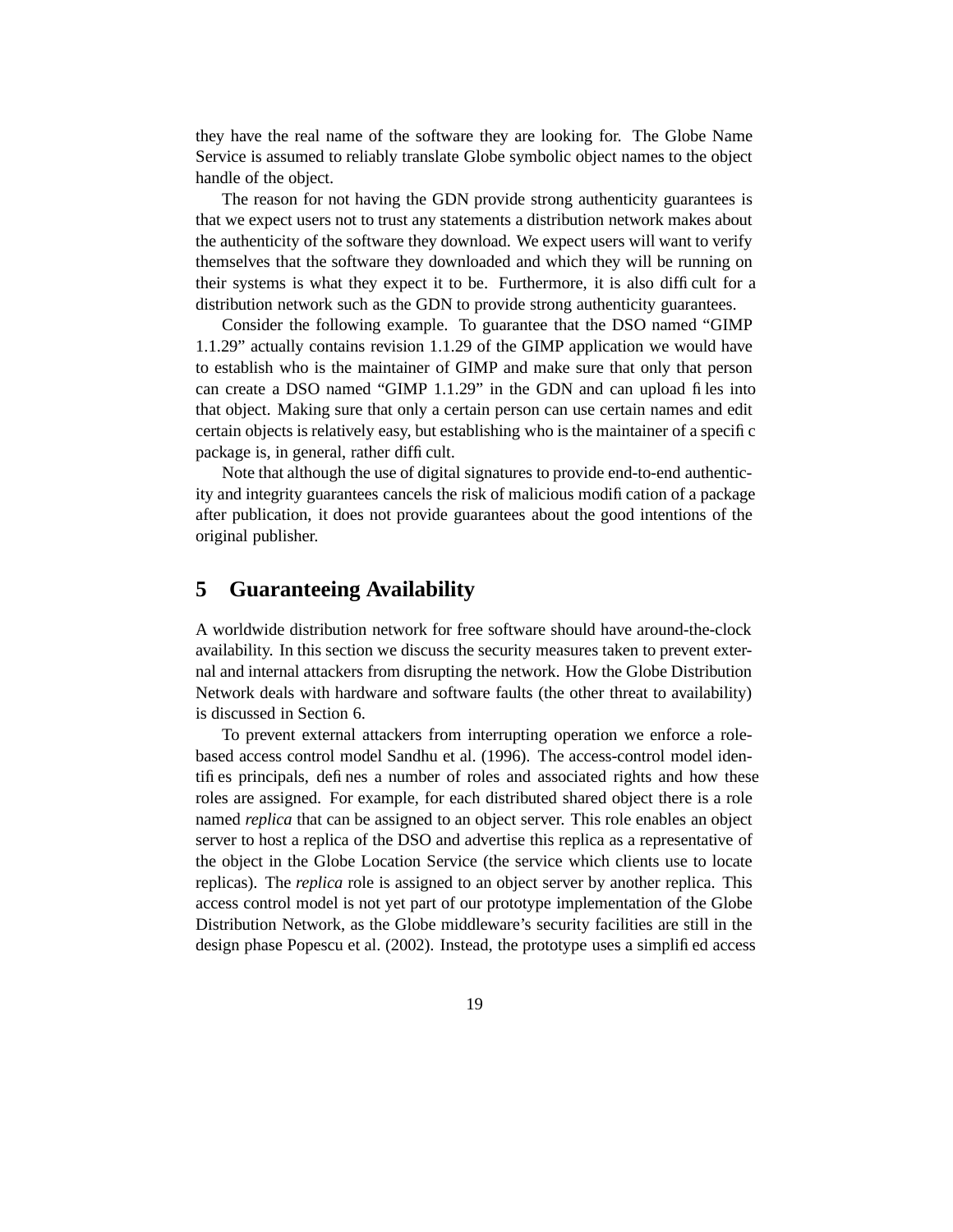control mechanism based on a Transport Layer Security (TLS) library Dierks and Allen (1999).

In addition to external attackers, we expect that GDN participants may attack the availability of the distribution network from the inside. This set of internal attackers includes both producers (i.e., software publishers) and object-server owners. Producers may abuse their rights to create objects and upload content to allocate excessive amounts of resources at object servers, thus making them unavailable to others. Object-server owners can stage a similar attack by abusing the replica rights assigned to their object server. In addition, owners may modify their object servers to act maliciously, for example, to serve other content than requested to downloaders, or have them confirm operations to clients and peers but not execute them.

The GDN supports a global and local (i.e., per object server) resource management system that impedes the over allocation of resources by internal attackers. The global resource management system, called the *GDN Quota Service (GDNQS)* limits the rate and annual number of distributed shared objects a producer can create. It is based on an observation from the free-software domain, in particular, that the rate at which new versions of a software package are published is fairly stable. Rarely more than one new version is published per day. Each producer is therefore assigned an annual quota of DSOs and cannot create more than a few DSOs per day. These quota are enforced by the GDNQS and the object servers. To create a new DSO the producer's upload tool first has to contact the GDNQS to obtain an *object-creation ticket*. Object servers participating in the GDN will create a new DSO only if the request is accompanied by such a ticket.

We keep a producer from allocating too many resources on a particular object server by introducing a local resource management system for object servers. The local resource management system keeps track of how many resources are used by each replica and to which producer this replica belongs, and denies allocation requests if a producer has already been allocated his fair share. In addition, we impose a limit on the size of the state of a distributed shared object (e.g. 1 Gigabyte), enforced by the code of the object's replica. The limit is set centrally for the whole GDN and is adjustable to allow growth in maximum file size. Furthermore, the local resource management system deletes replicas that are not frequently used, thus providing protection against producers and malicious object servers trying to reduce availability of the GDN by allocating useless additional replicas. An attacker could counter this measure by setting up clients that access the superfluous "malicious" replicas, thus keeping up their replicas' usage, but this requires a sustained effort from the attacker, and is therefore assumed unlikely.

The most basic attack for a malicious object server is to serve downloaders content other than what was requested. Doing so only hinders downloaders, as the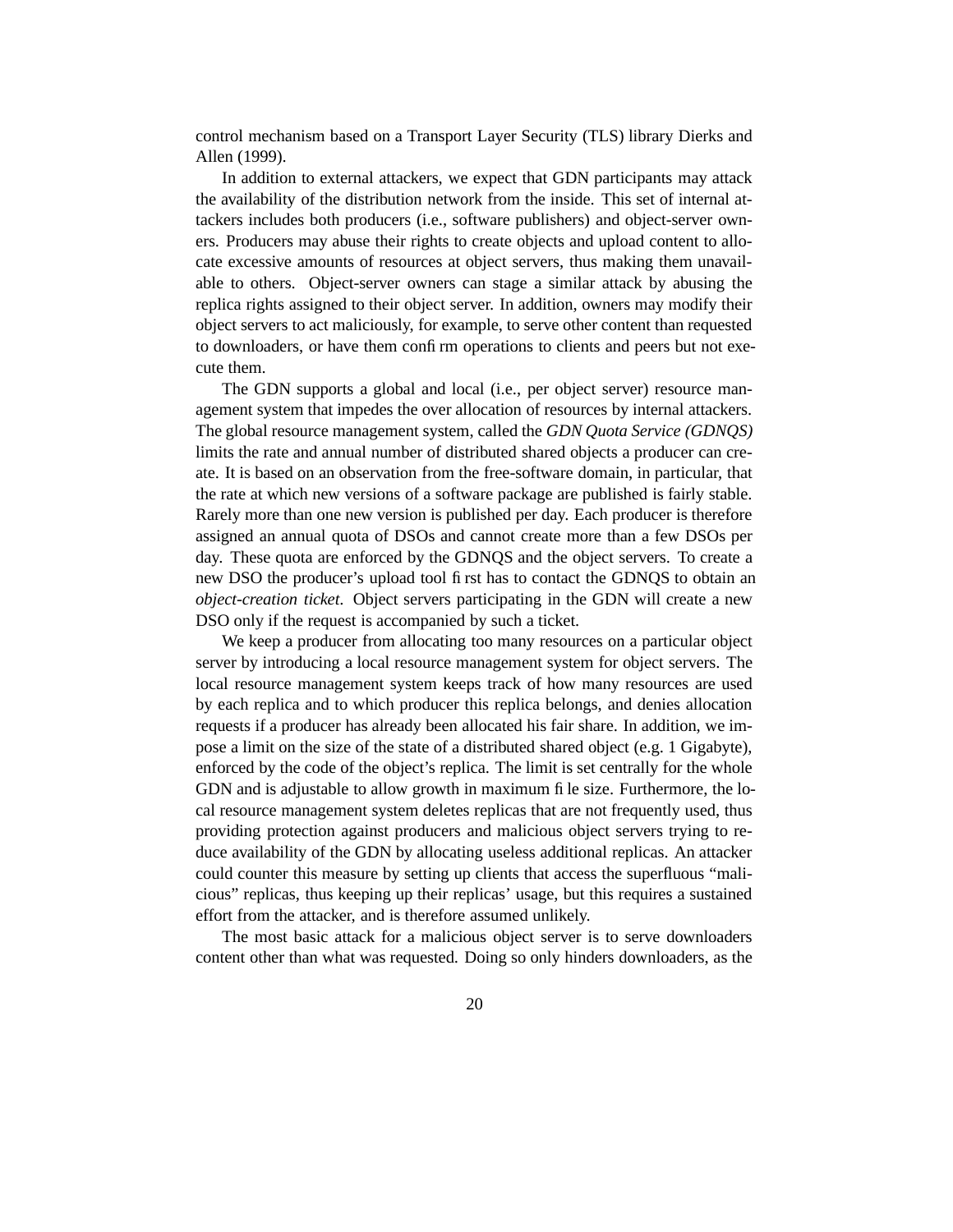integrity of the content is protected by the trace signature (see previous section). However, if the content served is not what the user expects but still traceable (i.e., a malicious object server could serve the user the content of a totally different object), users will not notice a problem until they do the end-to-end authenticity check. The fact that object servers may not be trustworthy makes the end-to-end authenticity check absolutely vital to the secure downloading of software from the GDN. Other attacks by malicious object servers, for example, attempts to modify the state of the object as held by other replicas are thwarted by the GDN's access control model. Replicas accept updates originating only from the object's core replicas, which run in trusted object servers (i.e., trusted by the GDN producer owning the object). In general, non-core replicas depend only on the core replicas (for state updates) and otherwise operate autonomously.

In addition to downloaders, object servers interact with two parties: producers (who request them to create new DSOs) and other object servers (which request them to create or delete replicas). To circumvent malicious object servers, downloaders, producers and object-server owners can specify which (other) object servers they trust or do not trust. At present, approval and disapproval of servers is specified via IP-address ranges and DNS domain names. In the future we hope to use a reputation system for object servers (see Section 3.3) to aid with server selection. The application of reputation systems to Globe applications is currently under investigation Pierre and Van Steen (2001).

### **6 Fault Tolerance**

In this section we describe how the Globe Distribution Network is made fault tolerant. Fault tolerance has three aspects: availability, reliability and failure semantics. Availability indicates the probability of a system being available at any moment in time. The reliability of a system indicates how often it exhibits failure. Failure semantics define the state of the system after a failure Cristian (1991). Ideally, a system has strong failure semantics, implying that the system remains in a consistent state after the failure. An example of strong failure semantics are *atomic with respect to exceptions (AWE)* failure semantics, where either the operation is carried out, or it is not and the system is returned to the state it was in before the start of the operation. Reliability and strong failure semantics make a system easier to manage.

We first discuss the measures for ensuring availability and reliability of the GDN, after which we discuss the GDN's failure semantics. For a discussion of the fault tolerance aspects of the Globe middleware services, see, for example, Ballintijn et al. (1999).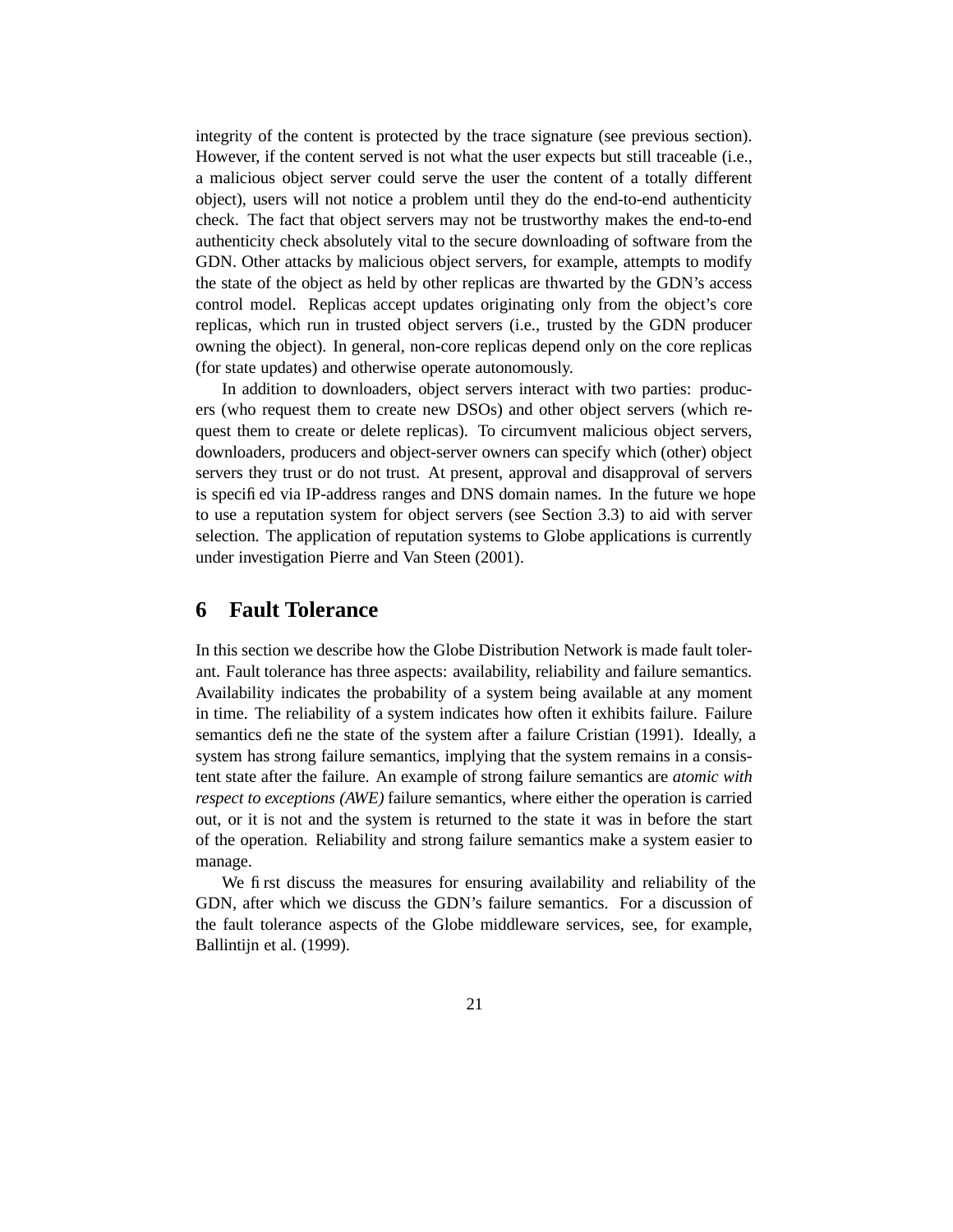#### **6.1 Availability and Reliability**

Making sure a distributed application is highly available and reliable starts, in principle, at the host and network level. Hosts and network can be made highly dependable using hardware redundancy, such as processors with a hot backup, disk arrays Chen et al. (1994), and multiple independent network connections. However, given the free nature of the Globe Distribution Network, we cannot employ hardware solutions to increase availability and reliability. We therefore start one level higher: making sure object servers are up and running most of the time.

#### **6.1.1 Recovering Object Servers**

Object servers can be made highly available by enabling them to quickly recover after a crash with most of their state intact. To this extent, Globe object servers currently support a simple checkpointing mechanism. Periodically, the object server creates a checkpoint by halting the processing of incoming requests, waiting until current requests have been processed, and then saving its state to disk. The state of an object server consists of the states of the replicas it hosts and the administration the object server maintains about these replicas. Once the object server's state is stable on disk, the previous checkpoint is deleted in an atomic disk operation. After a crash, the new object server reads the last complete checkpoint back from disk, recreates the replicas, and passes them their marshalled state. Each replica then reinitializes itself and synchronizes with its peers in an application- or even object-specific manner.

A GDN DSO's replica recovers from a server crash by contacting one of the DSO's (other) core replicas to see if its state is still current. If this is the case, the replica checks the integrity of the free software it stored on disk using the trace signatures of the files (see Section 3.2). Trace signatures are custom digital signatures that also contain a CRC for each block of the file to enable a fast integrity check. If the integrity check fails, the replica deregisters itself with the rest of the object and destroys itself. A replica currently also destroys itself when its state turns out to be out of sync, which is required to implement the GDN's failure semantics, discussed below.

Checkpointing the state of an object server in this fashion negatively affects the object server's availability as it does not process requests during a checkpoint. Fortunately, in case of the GDN, checkpointing time is low. First, none of the methods on a GDN DSO take much time to execute, so the checkpointing thread does not have to wait long before it can start checkpointing the server's state to disk after it has stopped the server from accepting new requests. Second, although the state of an object server used for GDN can be large, most of it is already stored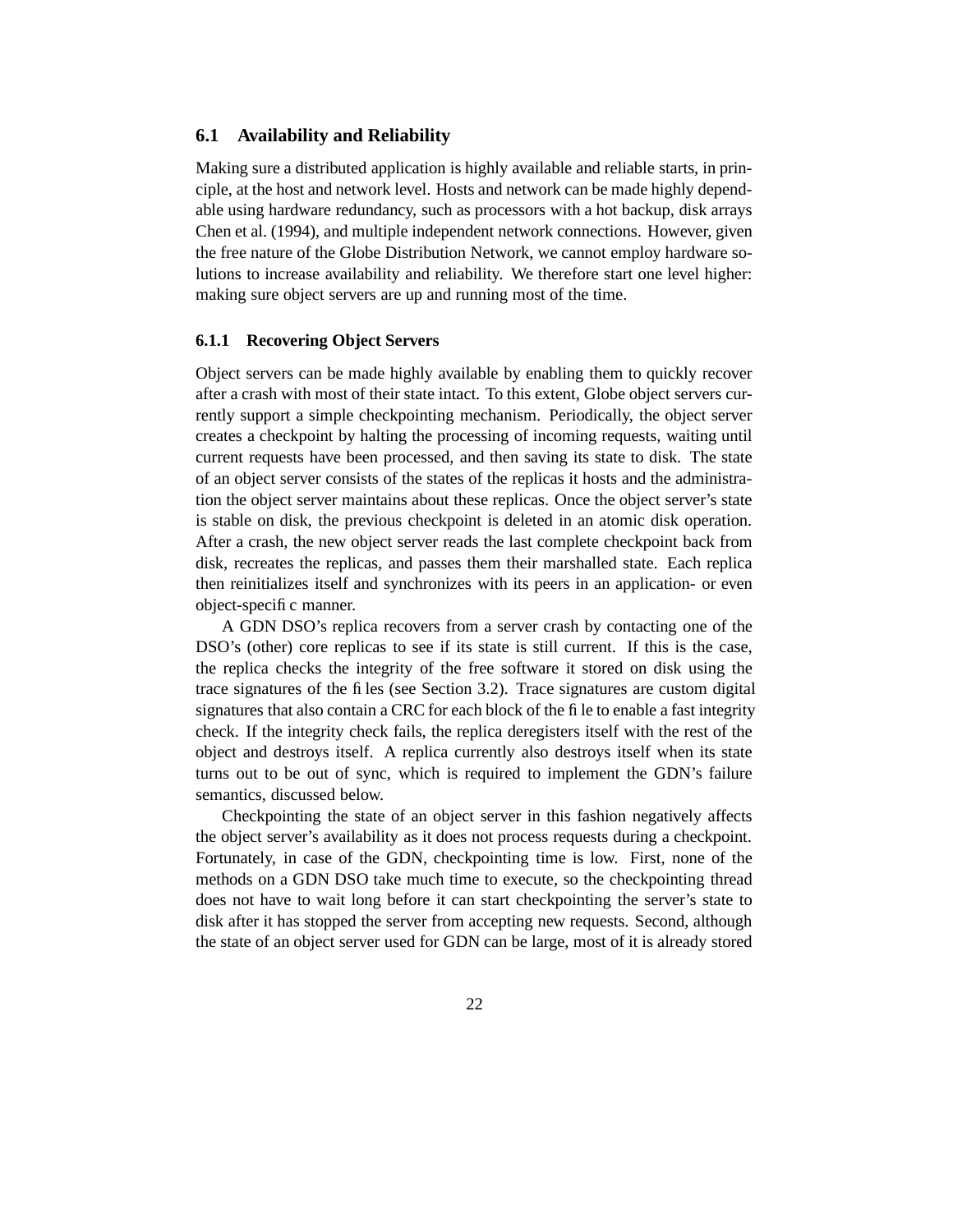| Objects | $\vert$ Checkpointing (ms) $\vert$ | Recovery (ms) | Recovery $w/o$ check (ms) |
|---------|------------------------------------|---------------|---------------------------|
| 100     | 73                                 | 606,074       | 9,181                     |
| 1000    | 1.281                              | 653,480       | 16.297                    |
| 5000    | 1.022                              | 904,930       | 143.758                   |

Table 1: Checkpoint and recovery times of a 15 Gigabyte object server.

on disk, in particular, the software encapsulated by the DSOs. The checkpointing mechanism is such that this part of the object server's state need not be saved again, which considerably decreases the time to checkpoint. Our approach is also known as *user-directed checkpointing* Plank et al. (1995).

We tested our Java prototype implementation of the checkpointing mechanism on a dual-processor Pentium III at 933 MHz with 2 Gigabyte of memory and 10,000 RPM Ultra-160 SCSI disks, running RedHat 7.1 and using IBM's Java Developer Kit (see Section 7). In this test, the object server was idle (i.e., not processing client requests) and had 15 Gigabyte of total state. We divided the 15 GB of state over 100, 1000 and 5000 objects and measured checkpointing time, recovery time with and without integrity checking in these three cases. The results of the test are shown in Table 1 and are the average of at least three runs.

The table shows that checkpointing time is indeed low for the object server. If the server checkpointed every hour while being idle, its availability in the absence of failure would be between 99.69 % (with 5000 objects) and 99.99 % (with 100 objects). Recovery time after a failure is considerable due to the objects checking the integrity of their state. Our prototype of the checkpointing mechanism has, however, not yet been fully optimized, and therefore currently restarts only one replica at a time after a crash. As a result, not all capacity of the machine was used during the test. The recovery rate of our prototype currently also decreases with the number of objects in the server, from 24.7 MB/s with 100 objects to 16.6 MB/s for 5000 objects, indicating there is more room for improvement. In principle, the recovery rate should remain stable as it is disk I/O bound. The recovery times listed in the table are minimum values as they do not include the time necessary for the replicas to verify the consistency of their state with a core replica. The duration of this verification depends on the latency of the network path between replica and core, as it currently involves setting up a TCP connection to the core replica and doing a single remote procedure call.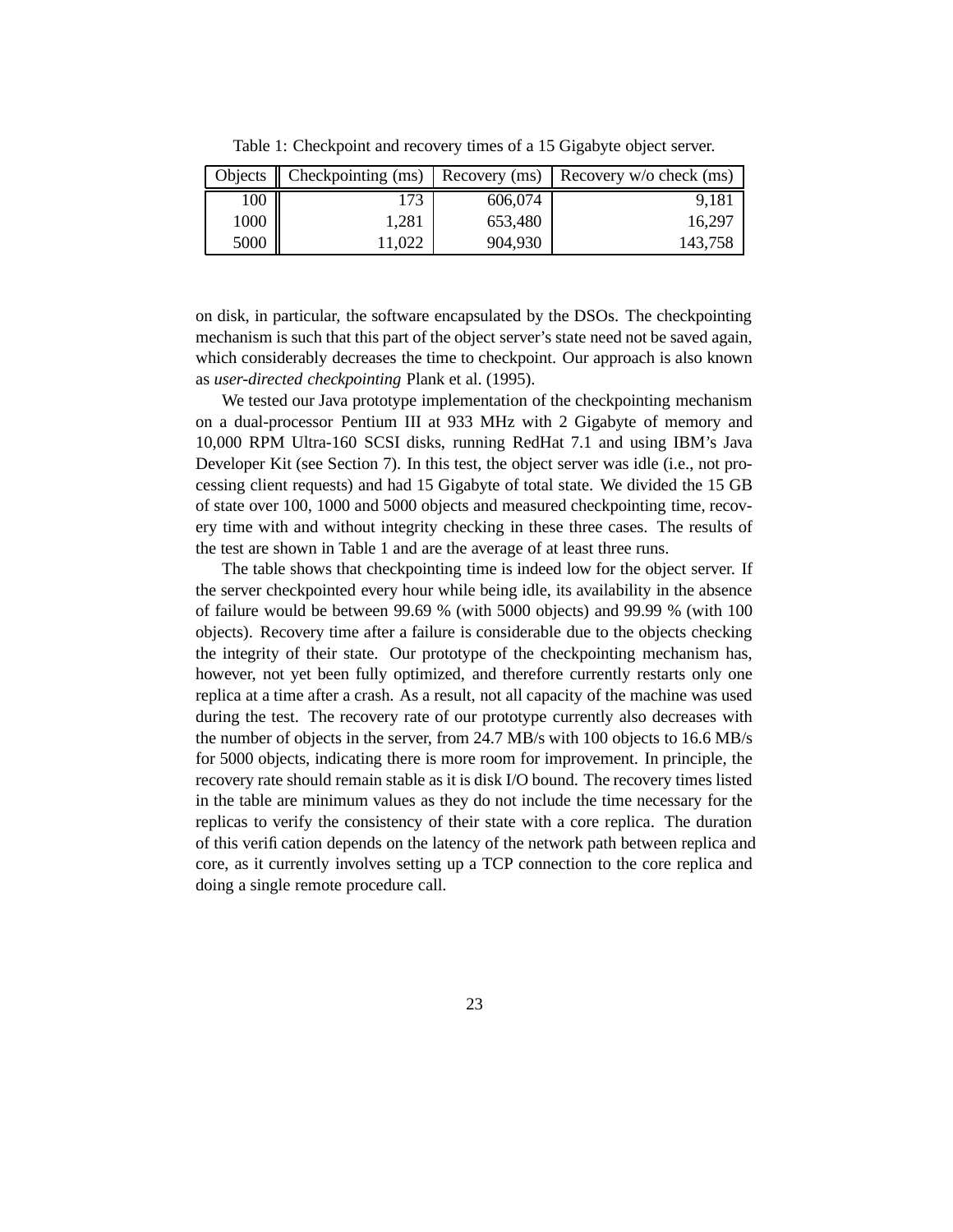#### **6.1.2 Object Redundancy**

As explained in Section 2, the distributed shared objects of the GDN replicate themselves over the set of object servers to make the software they encapsulate efficiently available to the clients. This replication for performance naturally increases the availability of the DSOs in the GDN. If the replica nearest to the client is down, the client will connect to another nearby replica. This natural redundancy does not apply to all software packages, however. As the replication degree depends on the number of clients, unpopular software packages may not have any extra replicas. To provide a minimum level of fault tolerance, each DSO therefore always has two or more core replicas.

#### **6.2 Failure Semantics**

To remain manageable, the Globe Distribution Network should provide "atomic with respect to exceptions" failure semantics, that is, an operation is carried out, or it is not and the distribution network is returned to the state it was in before the start of the operation. Providing such semantics for downloads is easy, as downloads in the GDN are stateless (i.e., distributed shared objects do not keep track of downloads) for scalability reasons. At present, we do not provide these failure semantics for uploads, as uploads are operations that consist of multiple method invocations on a DSO (see Section 2.1), and the Globe middleware does not yet provide a transaction mechanism to atomically execute such sequences.

Instead, the GDN strives to make uploads succeed whenever possible. It sacrifices replicas that may be just temporarily disfunctional in order to prevent having to report failure, under the assumption that replicas will be recreated by the object if client demand requires it. This solution is considered sufficient for the time being, as the number of uploads into a GDN DSO is low. The number of uploads is low due to the limited amount of software that is placed in an individual DSO (i.e., we place each new revision of a software package in a separate DSO). The details of this ad-hoc solution are discussed in Bakker (2002).

Above we described how the GDN relies on digital signatures to guarantee the integrity of a file distributed through the GDN. This integrity check also detects any data corruption that has occurred due to failures inside the GDN that may have gone unnoticed. In this sense, the trace signatures on files in the GDN provide *end-to-end* integrity protection, a desirable property Saltzer et al. (1984).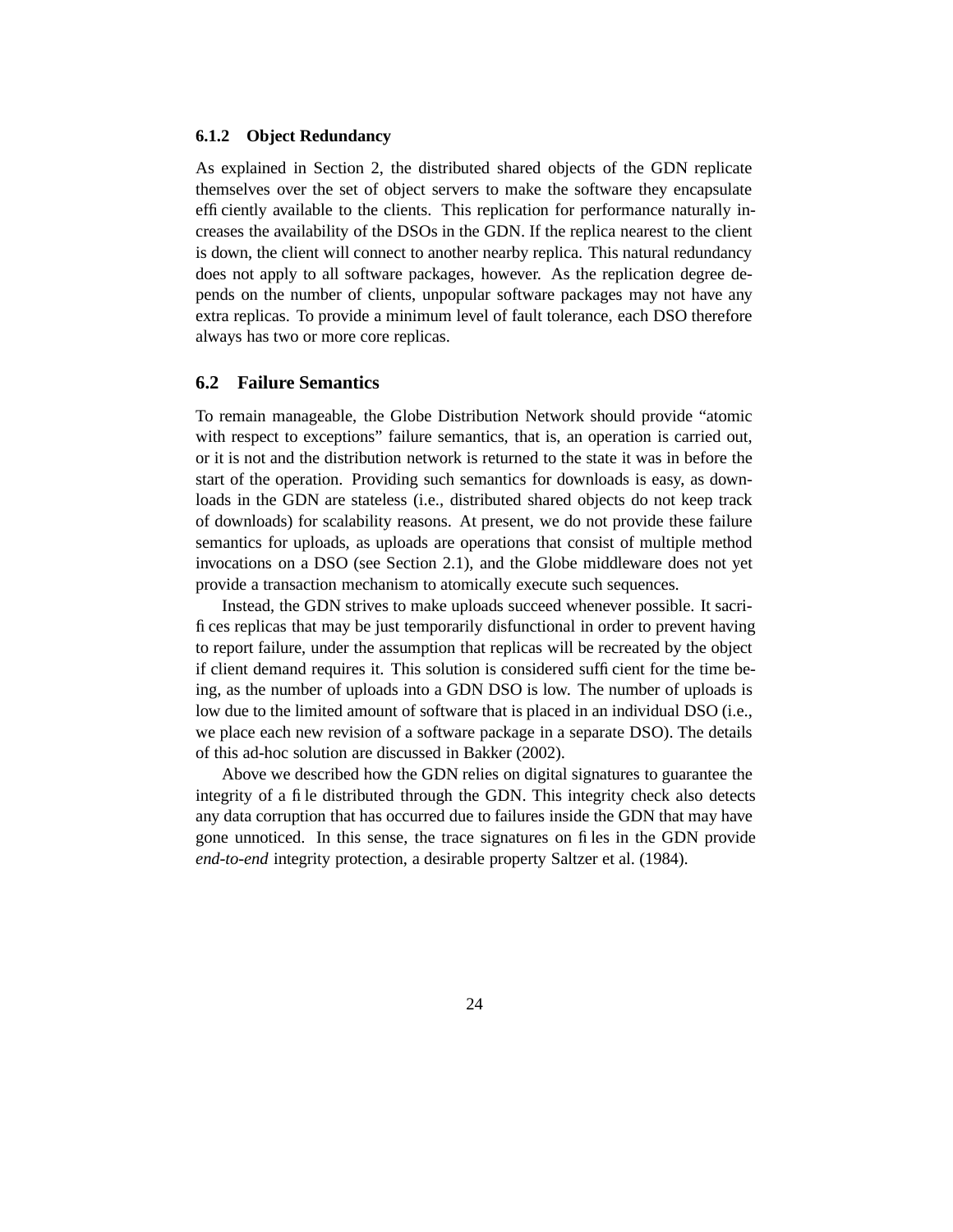### **7 Performance**

We have conducted a number of experiments to test the performance of our prototype implementation of the Globe Distribution Network. In the first two experiments we compare the performance of a single Globe object server to that of the Apache HTTP server The Apache Software Foundation (2002). In the last experiment we provide evidence that that download time in the GDN can indeed be improved by using a nearby server. We discuss each of these experiments in turn.

#### **7.1 Experiment 1: Single Replica Performance**

The first experiment is aimed at measuring the average throughput per client for a large number of clients simultaneously downloading the same file. In this experiment with the Globe object server, clients download a 30 Megabyte file from a single distributed shared object. The DSO consists of a single replica running in the object server. The measured per-client throughput is compared to downloads of the same file from an Apache HTTP server.

We used the following hardware and software. The client machines were dualprocessor Pentium III at 1 Gigahertz with 1 Gigabyte of memory, running RedHat 7.2. The server machine was a dual-processor Pentium III at 933 MHz with 2 Gigabyte of memory and 10,000 RPM Ultra-160 SCSI disks, running RedHat 7.1. All machines ran custom configured kernels, and were connected via a full-duplex 100 Mb/s Ethernet. For the tests with Apache, we used Apache version 1.3.19, and the wget HTTP client version 1.6. The Apache server was configured following advice from RedHat Likins (2002). For the tests with GDN, we used version 1.0 of the GDN implementation (available from http://www.cs.vu.nl/globe) which is written in Java. To execute the Java code we used the IBM Developer Kit for Linux, Java 2 Technology Edition, version 1.3-2001-06-26, which includes a high-performance just-in-time (JIT) compiler and is available from http:// www-106.ibm.com/developerworks/java/jdk/linux130/.

For the measurements with 1–50 concurrent clients each node ran a single GDN or HTTP client. For the measurements with 60–100 concurrent clients, each node ran 2 client programs, one on each CPU. In this experiment, we focused on network throughput and, as a result, the download time measured at the client (from which we calculate the throughput) does not include the time used accessing the Globe Name Service or Globe Location Service, nor the time required to check the trace signature of the file after download (i.e., we did not measure end-to-end performance). The GDN client connects directly to the replica based on a stored contact address (see Section 2.1). Both the HTTP client and the GDN client discard the downloaded data by writing it to /dev/null, so there is no disk I/O at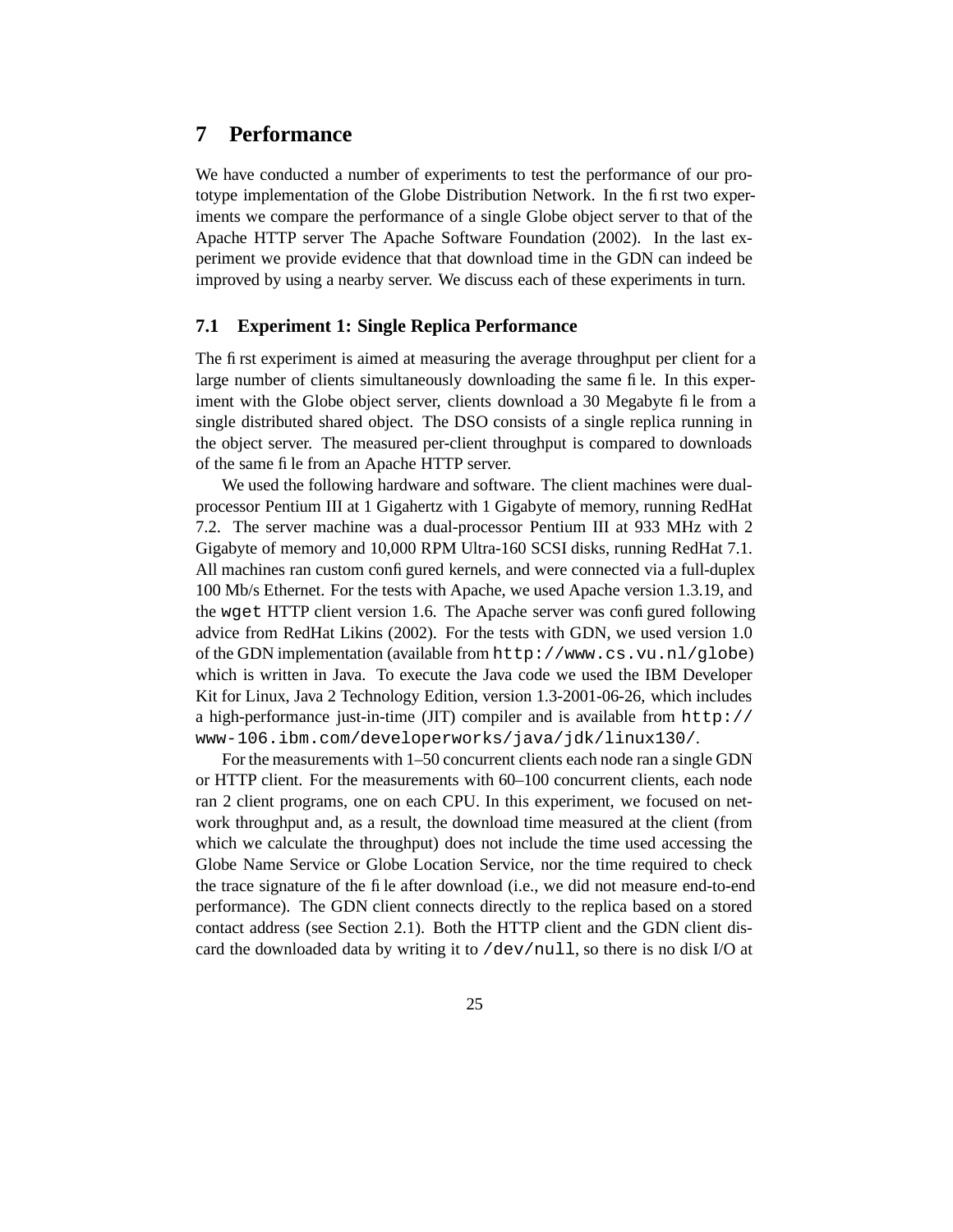

Figure 4: Average throughput per client for Apache and the GDN as a percentage of TCP's maximum theoretical throughput over 100 Mb/s Ethernet, measured using 1–50 dual-processor client machines.

the client side. GDN clients download the file in blocks of 1 Megabyte.

The results of this experiment are shown in Figure 4. It shows the average throughput per client for 1–100 concurrent clients compared to the maximum theoretical throughput of TCP over 100 Mb/s Ethernet (which is 11.3 MB/s). We repeated the experiment three times for both types of servers. The numbers used to construct the figure are the average of the three runs. As the figure shows the performance difference between Apache and the Globe object server is less than 2 percentage points for large numbers of clients. The performance bottleneck is the 100 Mb/s Ethernet network.

#### **7.2 Experiment 2: Performance with Multiple Replicas**

In the first experiment, the clients all downloaded large files from the servers. In the second experiment we compared the servers under a heterogeneous workload. Both servers were loaded with the 50 most popular files on the SourceForge freesoftware site in October 2001. In the GDN case, each file was placed in a separate distributed shared object. The size of these files ranged from 21 KB to 15 MB (average 1.5 MB). At the client side 50 clients were started, and each client continuously downloaded the same file from the server. After 30 minutes all clients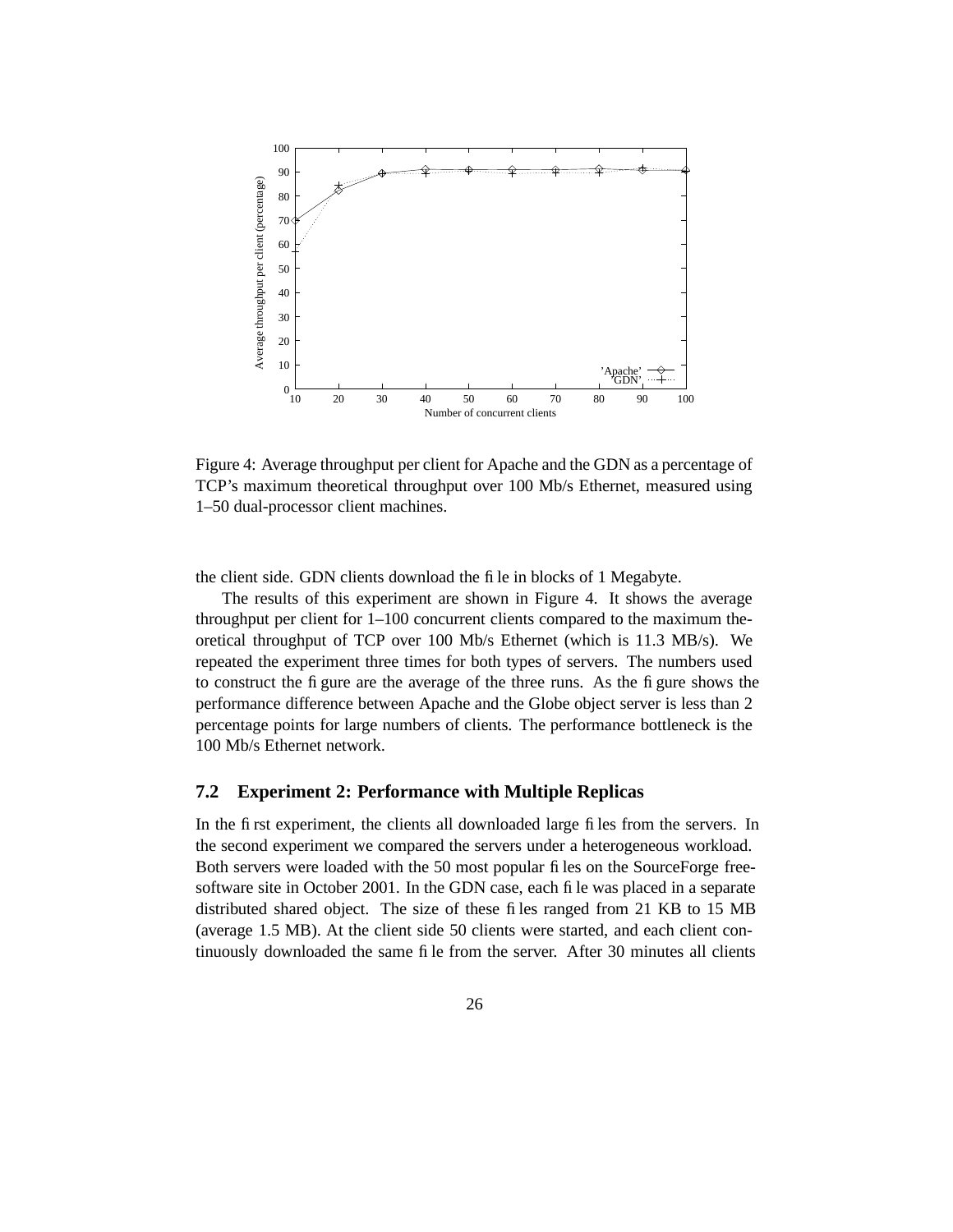| Server     | Downloads per second   Kilobytes per second |          |
|------------|---------------------------------------------|----------|
| GDN        | 15.66                                       | 9486.75  |
| Apache     | 19.65                                       | 9942.59  |
| Difference | $+25.47%$                                   | $+4.81%$ |

Table 2: Results of Experiment 2.

were killed and the total number of successful downloads was counted. The same hardware and software setup was used as in the previous experiment.

The results of Experiment 2 are shown in Table 2. The experiment was repeated three times, and the numbers shown are the average of the three runs. In terms of the number of files served, Apache outperforms the GDN by more than 25%. In terms of number of bytes served, however, Apache is just 4.81% better than the GDN object server. The higher number of files for Apache was due to the fact that the GDN created a new proxy of the object for each download and is generally slower at downloading small files due to overhead, as further study revealed.

### **7.3 Experiment 3: Download Time and Proximity**

Two important properties of the Globe Distribution Network are that:

- 1. it allows clients to download a copy of the software from a nearby server
- 2. it *binds*, that is, locates and connects to this server using *proportional communication*. Proportional communication means that the client does not send any wide-area binding messages if the replica is on the local network.

The second property is mainly due to the Globe Location Service which has lookup costs proportional to the distance between lookup requester and nearest replica (see Section 2.1).

These properties can improve both download time and scalability as they avoid communicating over shared wide-area networks where bandwidth is assumed to be scarce and latency high due to geographical distance and possibly congestion. To evidence that download time in the GDN can indeed be improved by using a nearby server and that the time for locating a replica is smaller when the replica is closer by, we ran the following experiment.

We used a machine located in San Diego, CA to download a one Megabyte file from two locations: Ithaca, NY (approximately. 4000 kilometers away) and Amsterdam, The Netherlands (approximately. 9000 kilometers away), and measured the download times. The download time is subdivided into three components. The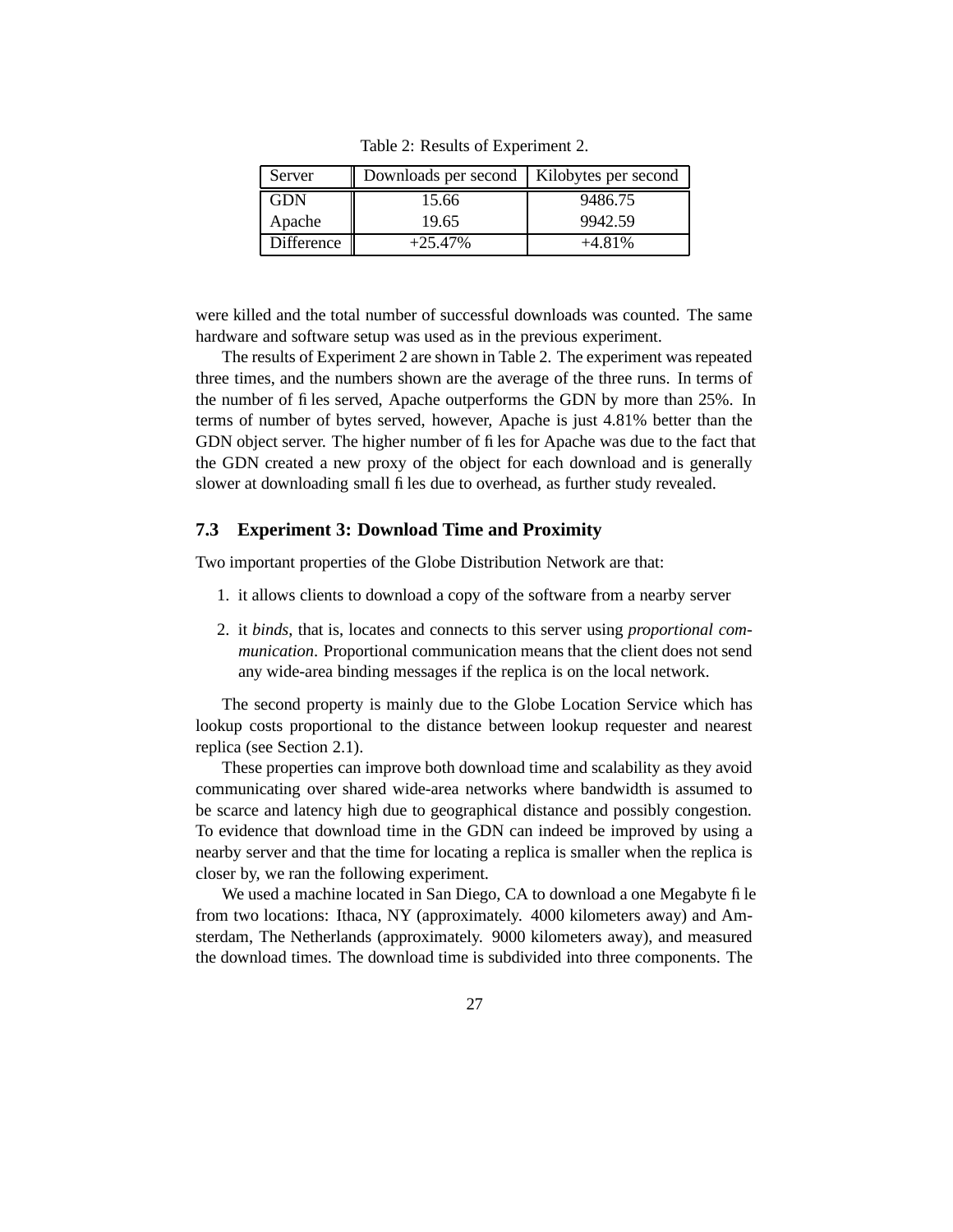

Figure 5: Histogram of the download times from Amsterdam and Ithaca, broken down in three components.

first component, *binding time*, entails the time spent in the first part of the download where the client establishes a connection to the replica, by contacting the Globe middleware services and creating a proxy for the object in its local address space. The second component, *transmission time*, is the total time spent on the network during the download, and the third component, *processing time* is the time used by the client's proxy and the replica to process the client's download request.

The two download times and their components are shown in Figure 5. The numbers used are the average of 99 downloads from both locations. In this experiment, the download to San Diego from the closer server in Ithaca is indeed faster than the download from Amsterdam (by 6.7 seconds). The histograms also shows that in this experiment binding time is decreased considerably when binding to a replica which is nearer. The percentage of total download time spent binding only slightly increases (from 8 to 10 % of the total download time) when the replica in Ithaca is used. This percentage would have been considerably higher if binding time did not decrease with client–replica distance. A more detailed breakdown of the download times and a comparison to downloads via HTTP can be found in Bakker (2002).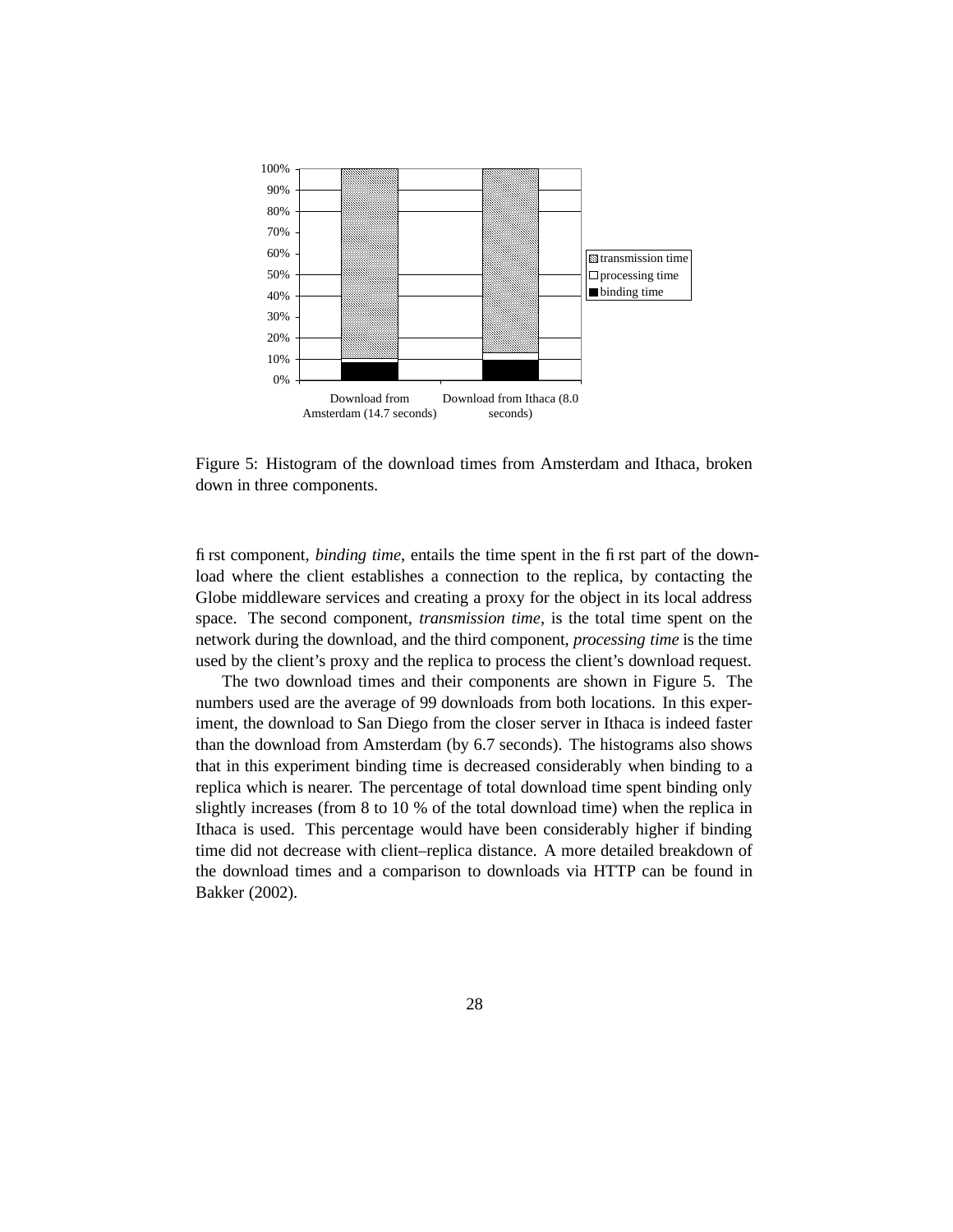### **8 Conclusions**

The Globe Distribution Network (GDN) is an application for the efficient distribution of freely redistributable software packages. It has been developed as a test application for a new middleware platform called Globe, which is designed to facilitate the development of large-scale Internet applications. Distribution of the free software is made efficient by encapsulating the software into Globe distributed shared objects and having efficiently replicating the objects near to the clients downloading the software. Replication of the software is automated because distributed shared objects manage their replication themselves based on past and present client demand. The GDN guarantees its availability despite attacks by out– and insiders

Instead of doing content moderation at upload time to prevent the illegal distribution of copyrighted material or other illicit content, the Globe Distribution Network takes a novel approach where publishers are given direct access to the network. In this optimistic approach all content uploaded into the network is made traceable to its publisher (by means of digital signatures) allowing illicit material to be removed from the GDN immediately after it is found and the publisher of this material to be banned from the GDN. The Globe Distribution Network exploits the replication of the software to achieve high availability and has well-defined failure semantics when failures can no longer be masked.

The performance of our prototype implementation of the GDN is adequate and it will serve as a framework for validating our ongoing research into adaptive replication protocols in the future. The source code for both the Globe Distribution Network and the Globe middleware platform are freely available under the BSD software license at http://www.cs.vu.nl/globe.

### **Acknowledgments**

We would like to thank Chandana Gamage, our staff programmers, Patrick Verkaik and Egon Amade and our sponsor, Stichting NLNet for their support in the development of Globe and the Globe Distribution Network.

### **References**

AGHA, G., Ed. 2002. *Communications of the ACM: Special Section on Adaptive Middleware*. ACM.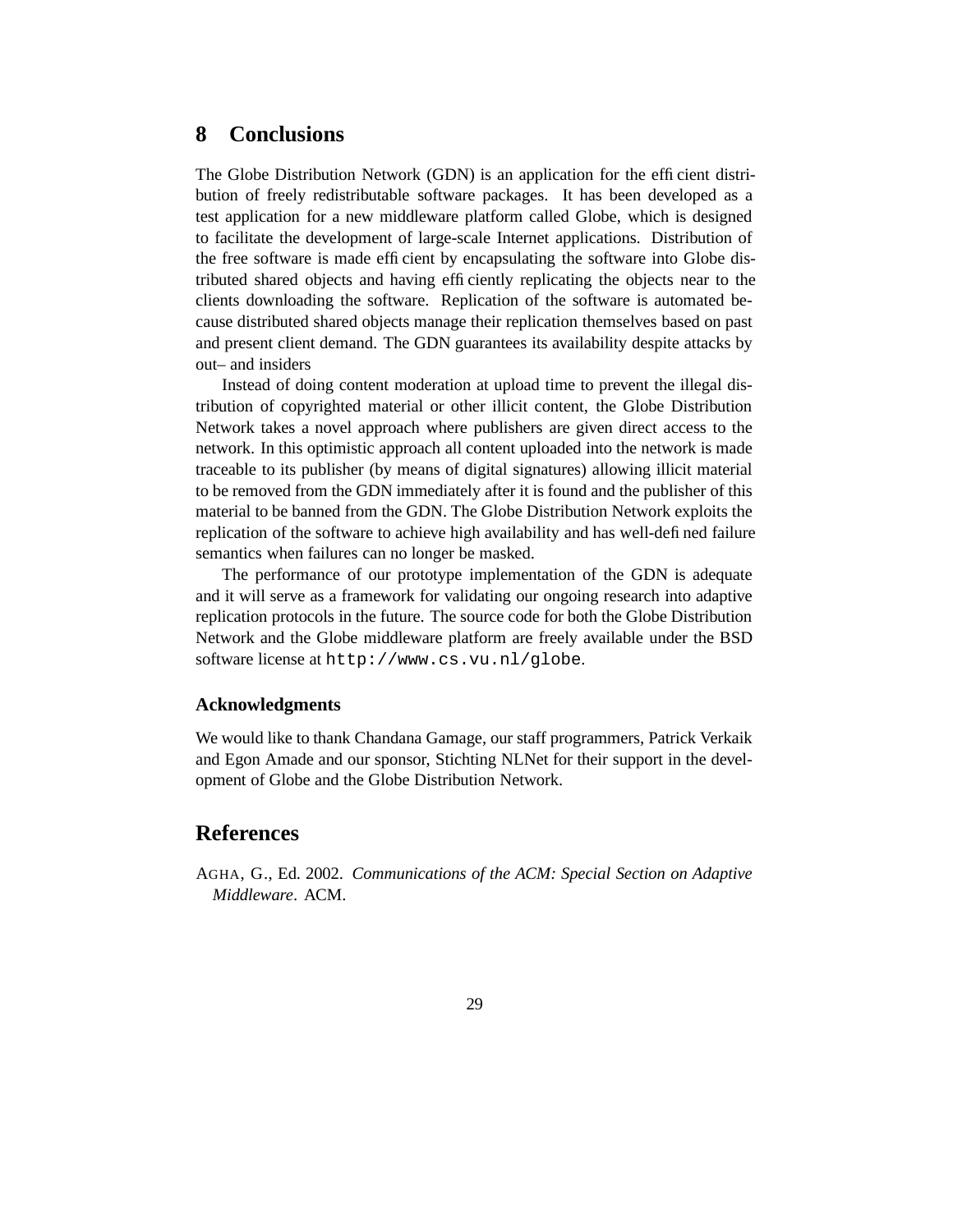- BAKKER, A. 2002. An Object-Based Software Distribution Network. Ph.D. thesis, Division of Mathematics and Computer Science, Faculty of Sciences, Vrije Universiteit, Amsterdam, The Netherlands.
- BAKKER, A., AMADE, E., BALLINTIJN, G., KUZ, I., VERKAIK, P., VAN DER WIJK, I., VAN STEEN, M., AND TANENBAUM, A. 2000. The Globe Distribution Network. In *Proceedings 2000 USENIX Annual Technical Conference (FREENIX track)*. San Diego, CA, USA, 141–152.
- BAKKER, A., VAN STEEN, M., AND TANENBAUM, A. 2001. A Law-Abiding Peer-to-Peer Network for Free-Software Distribution. In *Proceedings IEEE Symposium on Network Computing and Applications (NCA'01)*. IEEE Computer Society, Cambridge, MA, 60–67.
- BALLINTIJN, G., VAN STEEN, M., AND TANENBAUM, A. 1999. Simple Crash Recovery in a Wide-Area Location Service. In *Proceedings 12th International Conference on Parallel and Distributed Computing Systems*. Fort Lauderdale, FL, USA, 87–93.
- BALLINTIJN, G., VAN STEEN, M., AND TANENBAUM, A. 2001. Scalable User-Friendly Resource Names. *IEEE Internet Computing 5,* 5 (Sept.), 20–27.
- BURK, D. 2001. Copyrightable Functions and Patentable Speech. *Communications of the ACM 44,* 2 (Feb.), 69–75.
- CARMODY, P. 2002. The world's first illegal prime number? http://asdf. org/˜fatphil/maths/illegal1.html.
- CHEN, P., LEE, E., GIBSON, G., KATZ, R., AND PATTERSON, D. 1994. RAID: High-Performance, Reliable Secondary Storage. *ACM Computing Surveys 26,* 2 (June), 145–185.
- CORNELLI, F., DAMIANI, E., DE CAPITANI DI VIMERCATI, S., PARABOSCHI, S., AND SAMARATI, P. 2002. Choosing Reputable Servents in a P2P Network. In *Proceedings 11th International World Wide Web Conference*. Honolulu, HI, USA.
- CRISTIAN, F. 1991. Understanding Fault-Tolerant Distributed Systems. *Communications of the ACM 34,* 2 (Feb.), 56–78.
- DIERKS, T. AND ALLEN, C. 1999. RFC 2246: The TLS Protocol Version 1.0.
- FREE SOFTWARE FOUNDATION, INC. 1991. GNU General Public License Version 2. http://www.fsf.org/licenses/gpl.txt.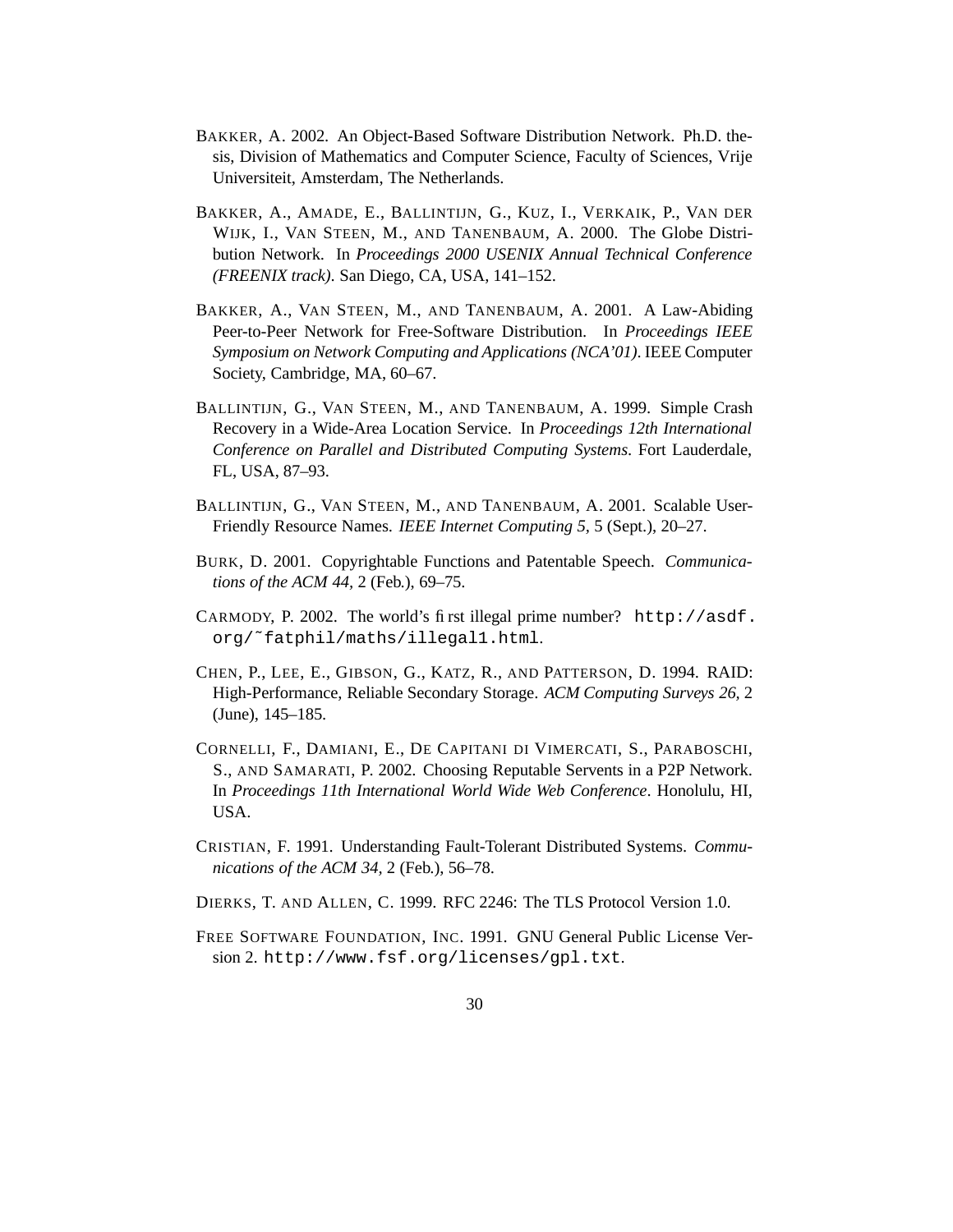- KUZ, I., VAN STEEN, M., AND SIPS, H. 2002. The Globe Infrastructure Directory Service. *Computer Communications 25,* 9 (June), 835–845. Elsevier Science, Amsterdam, The Netherlands.
- LETHIN, R. 2001. Reputation. In *Peer-to-Peer: Harnessing the Power of Disruptive Techn ologies*, A. Oram, Ed. O'Reilly and Associates, Sebastopol, CA, USA, Chapter 17, 341–353.
- LIKINS, A. 2002. System Tuning Info for Linux Servers. http://people. redhat.com/alikins/system\_tuning.html.
- MALDA, R. 1999. Slashdot Moderation. http://slashdot.org/ moderation.shtml.
- NEUMAN, B. C. 1994. Scale in Distributed Systems. In *Readings in Distributed Computing Systems*, T. Casavant and M. Singhal, Eds. IEEE Computer Society.
- NIELSEN, J. 1995. *Multimedia and Hypertext: The Internet and Beyond*. AP Professional, Boston, MA, USA.
- ORAM, A., Ed. 2001. *Peer-to-Peer: Harnessing the Power of Disruptive Technologies*. O'Reilly and Associates, Sebastopol, CA, USA.
- PIERRE, G. AND VAN STEEN, M. 2001. Globule: a Platform for Self-Replicating Web Documents. In *Proceedings 6th International Conference on Protocols for Multimedia Systems*. Enschede, The Netherlands.
- PLANK, J., BECK, M., KINGSLEY, G., AND LI, K. 1995. Libckpt: Transparent Checkpointing under Unix. In *Proceedings USENIX Winter 1995 Technical Conference*. New Orleans, LA, USA, 213–223.
- POPESCU, B., VAN STEEN, M., AND TANENBAUM, A. 2002. A Security Architecture for Object-Based Distributed Systems. In *Proceedings 18th Annual Computer Security Applications Conference*. Las Vegas, NV, USA, 161–171.
- SALTZER, J., REED, D., AND CLARK, D. 1984. End-To-End Arguments in System Design. *ACM Transactions on Computer Systems 2,* 4 (Nov.), 277–288.
- SANDHU, R., COYNE, E., FEINSTEIN, H., AND YOUMAN, C. 1996. Role-Based Access Control Models. *IEEE Computer 29,* 2 (Feb.), 38–47.
- SIMONS, B. 2000. From the President: To DVD or Not To DVD. *Communications of the ACM 43,* 5 (May), 31–32.